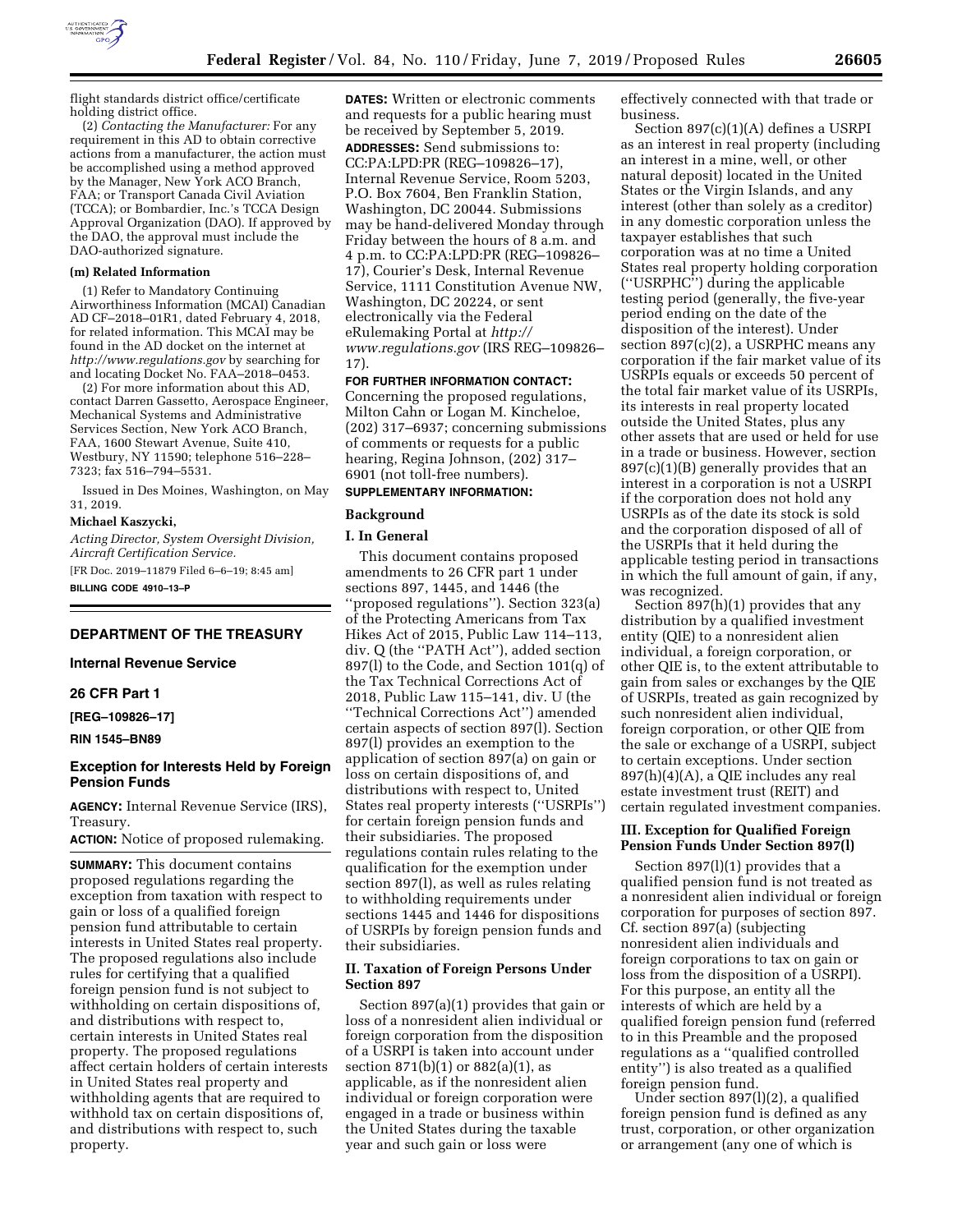referred to in this Preamble and the proposed regulations as an ''eligible fund'') that satisfies five separate requirements. Specifically, a qualified foreign pension fund is an eligible fund (A) that is created or organized under the law of a country other than the United States, (B) that is established (i) by such country (or one or more political subdivisions thereof) to provide retirement or pension benefits to participants or beneficiaries that are current or former employees (including self-employed individuals) or persons designated by such employees, as a result of services rendered by such employees to their employers, or (ii) by one or more employers to provide retirement or pension benefits to participants or beneficiaries that are current or former employees (including self-employed individuals) or persons designated by such employees in consideration for services rendered by such employees to such employers, (C) that does not have a single participant or beneficiary with a right to more than five percent of its assets or income, (D) that is subject to government regulation and with respect to which annual information about its beneficiaries is provided, or is otherwise available, to the relevant tax authorities in the country in which it is established or operates, and (E) with respect to which, under the laws of the country in which it is established or operates (i) contributions to such eligible fund that would otherwise be subject to tax under such laws are deductible or excluded from the gross income of such entity or arrangement or taxed at a reduced rate, or (ii) taxation of any investment income of such eligible fund is deferred or such income is excluded from gross income of such entity or arrangement or is taxed at a reduced rate.

Section 897(l)(3) provides that the Secretary of the Treasury (Secretary) shall prescribe such regulations as may be necessary or appropriate to carry out the purposes of section 897(l).

# **IV. Applicable Withholding Rules**

# *A. Section 1445 Withholding*

Section 1445(a) generally imposes a withholding tax obligation on the transferee when a foreign person disposes of a USRPI. Section 1445(e)(6) provides that, if any portion of a distribution from a QIE to a nonresident alien individual or a foreign corporation is treated under section 897(h)(1) as gain realized by such individual or corporation from the sale or exchange of a USRPI, the QIE must deduct and withhold tax under section 1445(a) on the amount so treated.

A transferee of a USRPI is not required to withhold under section 1445(a) if the transferor furnishes to the transferee a certification that, among other things, states that the transferor is not a foreign person. § 1.1445–2(b)(2)(i). Generally, upon a distribution and other transactions subject to withholding, certain entities may treat a holder of an interest in the entity as a U.S. person if that interest holder furnishes to the entity or fiduciary a certification stating that the interest holder is not a foreign person. § 1.1445–5(b)(3)(ii)(A). Upon the distribution of any amount attributable to the disposition of a USRPI, a QIE may rely on the same certification, a Form W–9, Request for Taxpayer Identification Number and Certification, or a form that is substantially similar to the Form W–9 to determine whether an interest holder is a U.S. person.  $§ 1.1445 - 8(e).$ 

Section 323(b) of the PATH Act amended section 1445(f)(3) to provide that, for purposes of section 1445, the term ''foreign person'' means any person other than (A) a United States person, and (B) except as otherwise provided by the Secretary, an entity with respect to which section 897 does not apply by reason of section 897(l). On February 19, 2016, the Department of the Treasury (the ''Treasury Department'') and the IRS published final regulations under section 1445 of the Code (''updated section 1445 regulations'') in the **Federal Register** (81 FR 8398–01) to reflect the PATH Act's amendments to section 1445(f)(3). A correcting amendment to the updated section 1445 regulations was published on April 26, 2016 in the **Federal Register** (81 FR 24484–01). As corrected, the updated section 1445 regulations provide that neither a qualified foreign pension fund nor an entity all of the interests of which are held by a qualified foreign pension fund is treated as a foreign person, and thus may provide a certification to a transferee. *See*  §§ 1.1445–2(b)(2)(i) (flush language) and  $1.1445 - 5(b)(3)(ii)(A).$ 

#### *B. Section 1446 Withholding*

A partnership generally must pay a withholding tax under section 1446 on effectively connected taxable income (''ECTI'') allocable under section 704 to a foreign partner. Section 1446(c) provides that ECTI includes the taxable income of a partnership that is effectively connected (or treated as effectively connected) with the conduct of a trade or business in the United States, subject to certain adjustments. For this purpose, ECTI includes any partnership income treated as effectively connected with the conduct

of a trade or business in the United States pursuant to section 897. § 1.1446–  $2(b)(2)(ii)$ .

A foreign partner's allocable share of partnership ECTI does not include income or gain exempt from U.S. tax by reason of a provision of the Code or by operation of any U.S. income tax treaty or reciprocal agreement. § 1.1446– 2(b)(2)(iii). In the case of income excluded by reason of a treaty provision, such income must be derived by a resident of an applicable treaty jurisdiction, the resident must be the beneficial owner of the item, and all other requirements for benefits under the treaty must be satisfied. To exclude income or gain from ECTI, the partnership must receive from the partner a valid withholding certificate (that is, Form W–8BEN–E, Certificate of Foreign Status of Beneficial Owner for United States Tax Withholding and Reporting (Entities)) containing the information necessary to support the claim for treaty benefits required in the forms and instructions. *Id.* 

A domestic partnership required to withhold under both sections 1445 and 1446 with respect to income treated as ECTI pursuant to section 897 is deemed to satisfy the withholding requirements of section 1445 if it complies with the requirements of section 1446. § 1.1446–  $3(c)(2)(i)$ .

### **V. Prior Request for Comments**

In the Preamble to the updated section 1445 regulations that were published on February 19, 2016, the Treasury Department and the IRS requested comments regarding what regulations, if any, should be issued pursuant to section 897(l)(3). Twentyone comments were received, requesting, in particular, guidance on issues related to qualification as a ''qualified foreign pension fund'' under section 897(l)(2). The comments will be included in the administrative record for this notice of proposed rulemaking. The Treasury Department and the IRS considered all of the comments, and in response to the comments have issued the proposed regulations to provide clarification on the application of section 897(l). Each significant comment, other than any comment rendered moot by the Technical Corrections Act, is discussed in the relevant part of the Explanation of Provisions section of this preamble.

#### **Explanation of Provisions**

The proposed regulations provide guidance regarding the scope of the exception described in section 897(l)(1), the application of the requirements described in section 897(l)(2) that an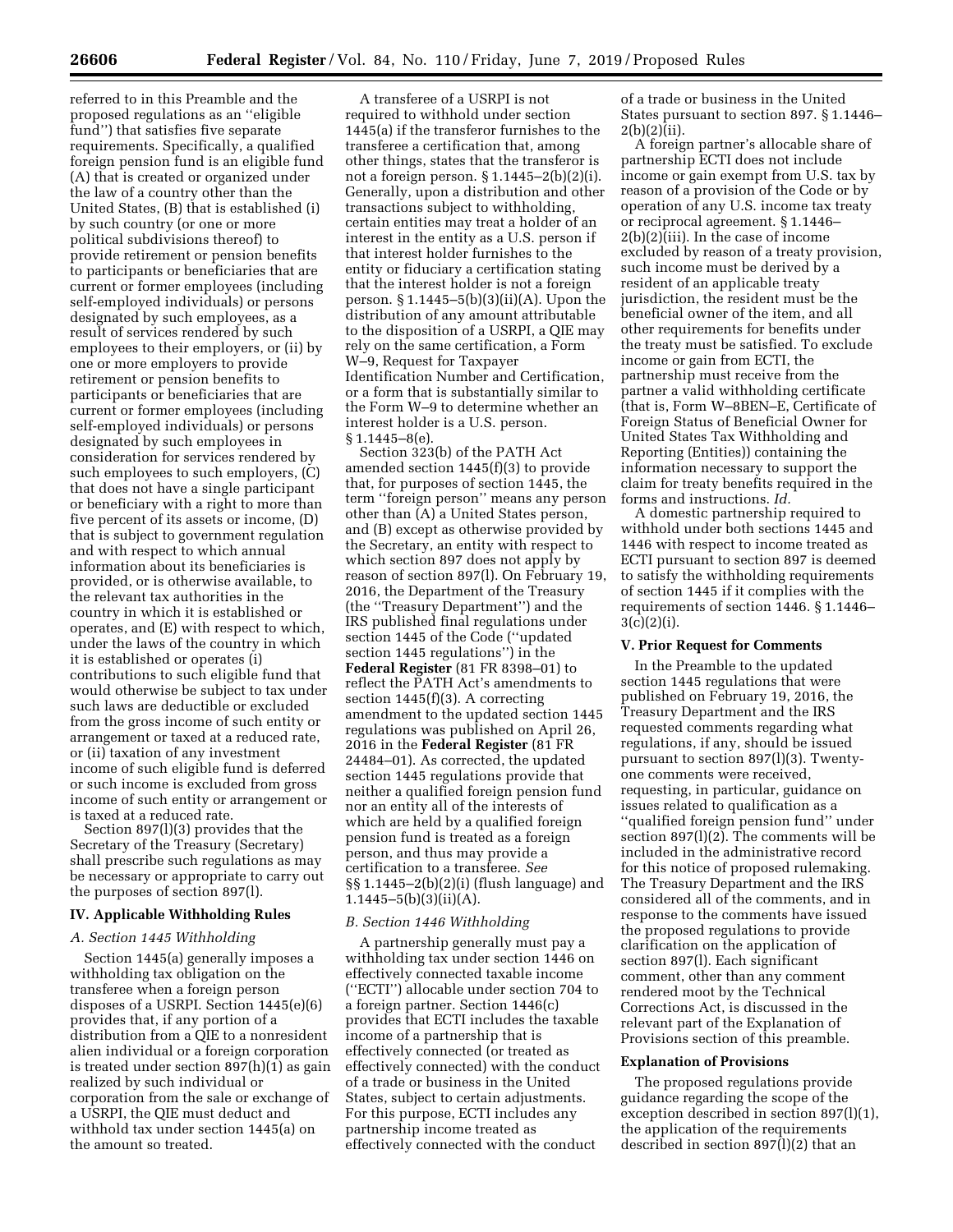eligible fund must satisfy to be treated as a qualified foreign pension fund, and rules regarding exemptions from withholding under section 1445 or section 1446.

# *I. Scope of the Exception*

# A. General Rule

As described in the Background section of this Preamble, section 897(a) applies to gain or loss of a nonresident alien individual or a foreign corporation from the disposition of a USRPI. Similarly, section 897(h) generally treats any distribution from a QIE to a nonresident alien individual, a foreign corporation, or other QIE, to the extent attributable to gain from sales or exchanges by the QIE of USRPIs, as gain recognized by such nonresident alien individual, foreign corporation, or other QIE from the sale or exchange of a USRPI for purposes of section 897(a). Section 897(l)(1) provides that, for purposes of section 897, a qualified foreign pension fund is not treated as a nonresident alien individual or a foreign corporation. For this purpose, a qualified controlled entity is treated as a qualified foreign pension fund. Accordingly, section 897(l) excepts from section 897(a) gain or loss of a qualified foreign pension fund or a qualified controlled entity from the disposition of a USRPI, including gain from a distribution described in section 897(h).

Consistent with section 897(l), the proposed regulations provide that gain or loss of a qualified foreign pension fund or a qualified controlled entity (under the proposed regulations, each a ''qualified holder'') from the disposition of a USRPI, including gain from a distribution described in section 897(h), is not subject to section 897(a). This exception from section 897(a) applies solely with respect to gain or loss recognized by a qualified holder that is attributable to one or more qualified segregated accounts maintained by the qualified holder. The proposed regulations define a qualified segregated account as an identifiable pool of assets maintained for the sole purpose of funding qualified benefits (generally, retirement, pension, and certain ancillary benefits) to qualified recipients (generally, plan participants and beneficiaries). See Section II.B of this Explanation of Provisions for a detailed discussion of qualified benefits and qualified recipients.

The proposed regulations provide separate standards for determining whether an identifiable pool of assets constitutes a qualified segregated account depending on whether the pool of assets is maintained by an eligible

fund (including an eligible fund that satisfies the requirements to be treated as a qualified foreign pension fund) or a qualified controlled entity. An identifiable pool of assets of an eligible fund is a qualified segregated account if the assets in the pool and the income earned with respect to those assets are subject to legal or contractual requirements requiring that all such income and assets are used exclusively to fund the provision of qualified benefits to qualified recipients or to satisfy necessary reasonable expenses of the eligible fund. A qualified controlled entity is treated as maintaining a qualified segregated account if all of the net earnings of the qualified controlled entity are credited to its own account or to the qualified segregated account of a qualified foreign pension fund or another qualified controlled entity, and all of the assets of the qualified controlled entity, after satisfaction of liabilities to persons having interests in the entity solely as creditors, vest in the qualified segregated account of a qualified foreign pension fund or another qualified controlled entity upon dissolution. In either case, a pool of assets will not be treated as a qualified segregated account if the assets or income associated with such assets may inure to the benefit of a person other than a qualified recipient. For this purpose, the fact that assets or income may inure to the benefit of a governmental unit by operation of escheat or similar laws is ignored.

## B. Qualified Controlled Entities

Several comments submitted in response to the updated section 1445 regulations requested clarification concerning the exception under section 897(l) for an entity all the interests of which are held by a qualified foreign pension fund. The proposed regulations define a qualified controlled entity as a trust or corporation organized under the laws of a foreign country all of the interests of which are held directly by one or more qualified foreign pension funds or indirectly through one or more qualified controlled entities or partnerships. The Treasury Department and the IRS have determined that it is unnecessary to treat partnerships as qualified controlled entities because the proposed regulations' exemption from section 897(a) applies to gain or loss earned indirectly through one or more partnerships. Accordingly, the proposed regulations provide that only corporations and trusts may be treated as qualified controlled entities.

### 1. Indirectly Held Entities

Comments requested that the proposed regulations provide that an entity held indirectly through one or more corporations or partnerships by a qualified foreign pension fund may be treated as a qualified controlled entity. Thus, for example, if a qualified foreign pension fund owned all of the interests of Entity A, and Entity A owned all of the interests of Entity B, the comments indicated that Entity B should be eligible to be treated as a qualified controlled entity. The Treasury Department and the IRS agree that there is no policy reason to distinguish between direct and indirect ownership for purposes of determining whether an entity is a qualified controlled entity. Accordingly, the proposed regulations provide that a qualified controlled entity may be owned directly or indirectly through one or more qualified controlled entities.

### 2. Multiple Qualified Foreign Pension Fund Owners

Comments requested that the proposed regulations provide that an entity may qualify as a qualified controlled entity when all of its interests are owned by multiple qualified foreign pension funds. Comments noted that qualified foreign pension funds frequently pool their investments, such that permitting qualified controlled entities to be held by multiple qualified foreign pension funds would be consistent with current investment practices. Further, comments argued that there is no policy rationale for providing the exception of section 897(l) to an investment that benefited one qualified foreign pension fund but not to an investment that benefited multiple qualified foreign pension funds. The Treasury Department and the IRS agree with these comments. Accordingly, the proposed regulations provide that the interests in a qualified controlled entity may be held by one or more qualified foreign pension funds directly or indirectly through one or more qualified controlled entities.

#### 3. Creditor Interests

One comment recommended that, for purposes of determining whether an entity is a qualified controlled entity, only equity interests should be taken into account. *Cf.* section 897(c)(1)(A) (defining a USRPI as including any interest (other than solely as a creditor) in any domestic corporation unless the taxpayer establishes that such corporation was at no time a USRPHC during the applicable testing period). The comment noted that requiring a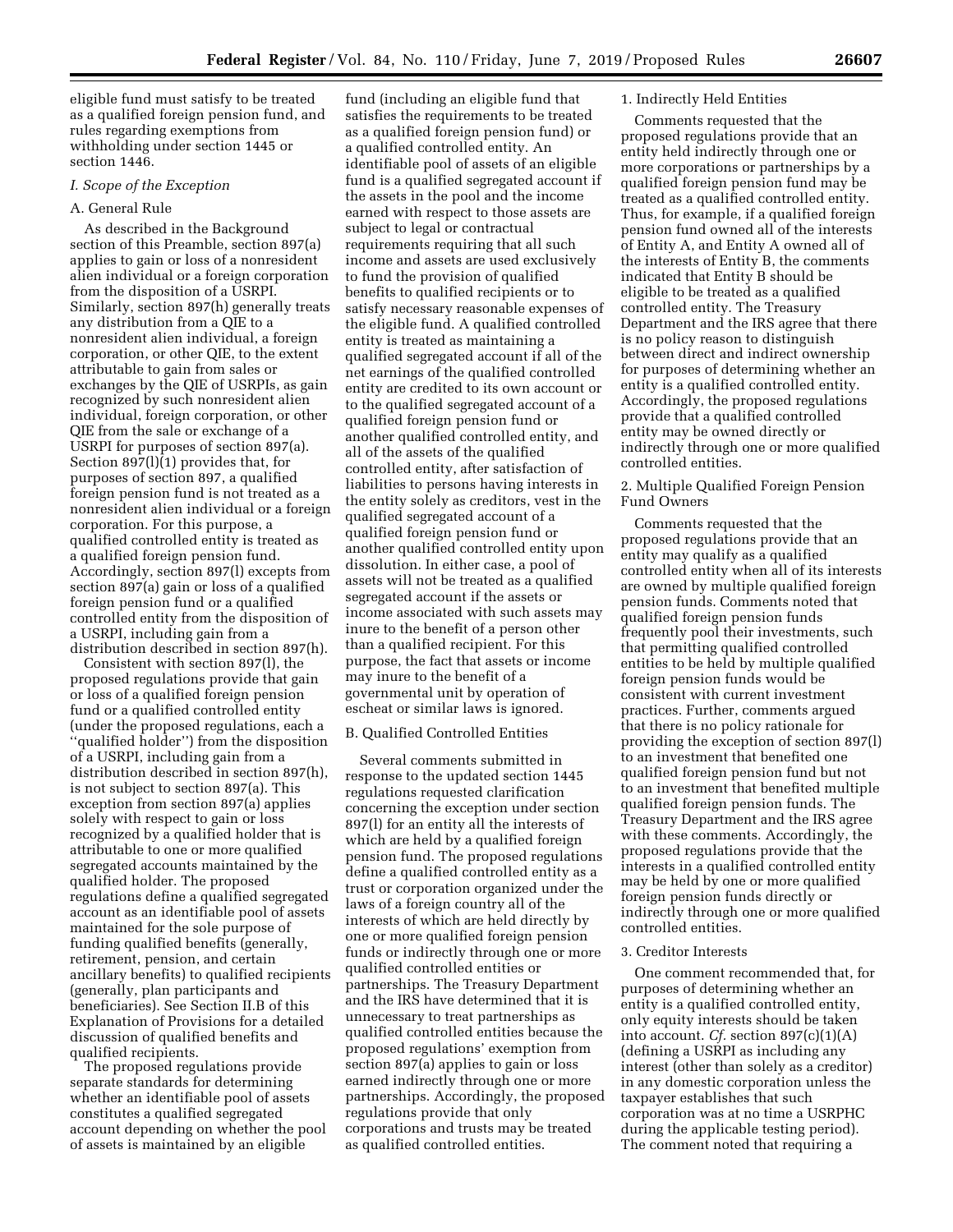qualified foreign pension fund to hold all of the creditor's interests issued by a qualified controlled entity would prevent the use of external leverage by a qualified controlled entity, even though there is no such restriction on direct leveraged investments by a qualified foreign pension fund. The Treasury Department and the IRS agree that a creditor's interest in an entity should not be an interest taken into account for purposes of determining whether the entity is treated as a qualified controlled entity if the interest does not share in the earnings or growth of the entity. Section 1.897–1(d)(5) provides that, unless otherwise stated, the term ''interest'' as used with regard to an entity in the regulations under sections 897, 1445, and 6039C, means an interest other than an interest solely as a creditor. Given the absence of an express provision to the contrary in the proposed regulations, the application of § 1.897–1(d)(5) results in an interest in an entity solely as a creditor not being taken into account for purposes of determining whether the entity is a qualified controlled entity.

#### 4. Interaction With Section 892

Comments requested clarification that an entity may constitute a qualified controlled entity whether or not the entity constitutes a controlled entity as defined in § 1.892–2T(a)(3). The Treasury Department and the IRS have determined that the definition of ''qualified controlled entity'' in the proposed regulations plainly does not limit qualified controlled entity status to only those entities that would qualify as a ''controlled entity'' within the meaning of  $\S 1.892 - 2T(a)(3)$ . It is, therefore, unnecessary for these proposed regulations to provide an express rule.

#### 5. De Minimis Ownership

A comment requested that the proposed regulations provide that *de minimis* ownership of a qualified controlled entity be disregarded under certain circumstances. For instance, the comment indicated that de minimis ownership, including by managers or directors, may be required by corporate law in certain jurisdictions. The Treasury Department and the IRS have determined that permitting a person other than a qualified foreign pension fund to own an interest in a qualified controlled entity would impermissibly expand the scope of the exception in section 897(l) by allowing taxpayers other than qualified foreign pension funds to avoid tax under section 897. Accordingly, the proposed regulations do not permit ownership of a qualified

controlled entity by a person other than a qualified foreign pension fund or another qualified controlled entity.

# 6. Avoidance of Section 897

One comment recommended that the Treasury Department and the IRS consider rules to prevent a qualified foreign pension fund from indirectly acquiring a USRPI held by a foreign corporation, which would permit the acquired corporation to avoid tax on gain that would otherwise be subject to tax under section 897. For example, assume that FP, a foreign corporation that is not a qualified holder, owns 100 percent of the stock of FS, a foreign corporation, and that FS owns a USRPI with a basis of \$80x and a fair market value of \$200x. Assume that FP sells the stock of FS to a qualified foreign pension fund. If FS were treated as a qualified controlled entity and FS later sold the USRPI for \$200x, neither FP nor FS would be subject to tax under section 897 on the \$120x gain attributable to its investment in the USRPI, even though the gain accrued while FS was owned by FP. Similar issues could arise with entities treated as part of an organization or arrangement that is a qualified foreign pension fund.

To address the inappropriate avoidance of section 897, the proposed regulations provide that a qualified holder does not include any entity or governmental unit that, at any time during the testing period, determined without regard to this limitation, was not a qualified foreign pension fund, a part of a qualified foreign pension fund, or a qualified controlled entity. For this purpose, the testing period generally means the shortest of (i) the period beginning on the date that section 897(l) became effective (December 18, 2015), and ending on the date of a disposition described in section 897(a) or a distribution described in section 897(h), (ii) the ten-year period ending on the date of the disposition or the distribution, or (iii) the period during which the entity (or its predecessor) was in existence. This limitation does not apply to an entity or governmental unit that did not own a USRPI as of the date it became a qualified controlled entity, a qualified foreign pension fund, or part of a qualified foreign pension fund.

# C. Organizations or Arrangements

Section 897(l)(2) provides that a qualified foreign pension fund may include any ''trust, corporation, or other organization or arrangement'' that satisfies certain requirements. Congress intended the term ''arrangement'' to be a flexible term that accommodates a

broad range of structures. *See* STAFF OF THE JOINT COMM. ON TAX'N, General Explanation of Tax Legislation Enacted in 2015 (JCS–1–16) (General Explanation) 283, n. 967 (2016) (''Foreign pension funds may be structured in a variety of ways, and may comprise one or more separate entities. The word 'arrangement' encompasses such alternative structures.'').

Several comments submitted in response to the updated section 1445 regulations described the multiple ways that foreign retirement and pension systems—particularly those that are administered entirely or in part by a foreign government—could be organized. The comments described structures involving multiple entities, one or more accounts on government balance sheets, foreign legal structures, and a combination of the foregoing. Although such pension and retirement plans are often not organized as a single trust or corporation, the organizations or arrangements, when viewed as a whole, may satisfy the requirements set forth in section 897(l)(2). Based on the General Explanation's indication that foreign pension funds may be structured in a variety of ways, and may be comprised of separate entities, the comments recommended that the proposed regulations permit a broad range of alternative structures to be treated as a qualified foreign pension fund.

The Treasury Department and the IRS have determined that the purpose of section 897(l) is best served by permitting a broad range of structures to be eligible to be treated as a qualified foreign pension fund. Accordingly, the proposed regulations provide that, for purposes of section 897(l), the term ''organization or arrangement'' means one or more trusts, corporations, governmental units, or employers. The proposed regulations provide that the term ''governmental unit'' means any foreign government or part thereof, including any person, body, group of persons, organization, agency, bureau, fund, instrumentality, however designated, of a foreign government. The proposed regulations include several examples illustrating the application of the requirements of section 897(l) and the proposed regulations to different types of organizations and arrangements, including organizations and arrangements that include governmental units.

The proposed regulations permit an employer to be part of an organization or arrangement to address cases in which an employer is organized as an entity other than a trust or corporation but operates as part of an organization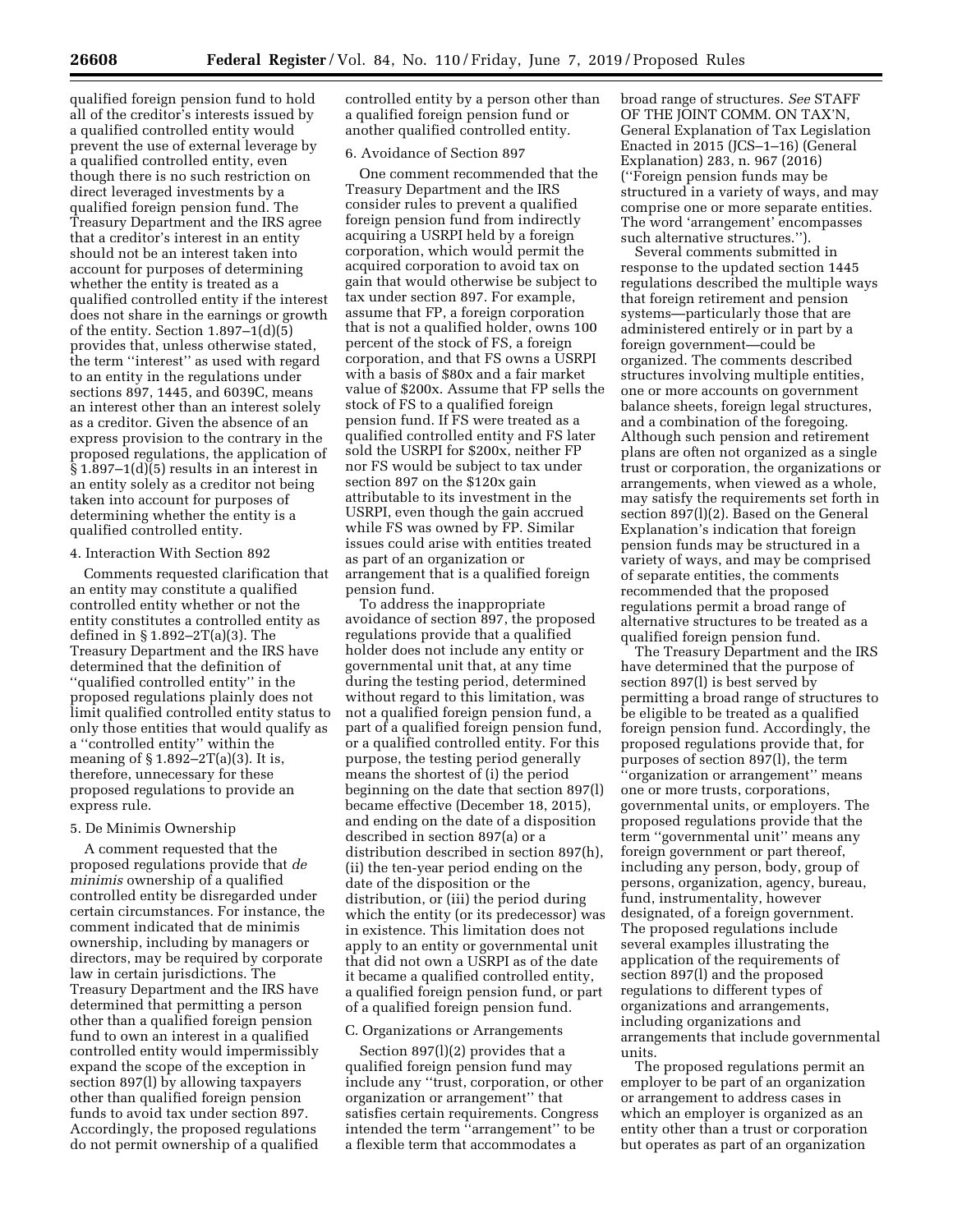or arrangement to provide pension or retirement benefits.

# *II. Requirements Applicable to a Qualified Foreign Pension Fund*

# A. Created or Organized

Section 897(l)(2)(A) and the proposed regulations require that a qualified foreign pension fund must be created or organized under the law of a country other than the United States. Comments indicated that many foreign pension funds are created or organized under the laws of states or political subdivisions of a foreign country and requested that the proposed regulations clarify that those pension funds would satisfy section 897(l)(2)(A). The Treasury Department and the IRS agree that it is appropriate to allow such foreign pension funds to be considered qualified foreign pension funds. Accordingly, the proposed regulations provide that references to a foreign country include references to a state, province, or political subdivision of a foreign country, subject to an exception described in part II.E.4 of this Explanation of Provisions.

B. Established To Provide Retirement or Pension Benefits

Section 897(l)(2)(B) requires that an eligible fund be established either (i) by the country in which it is created or organized (or one or more political subdivisions thereof) to provide retirement or pension benefits to participants or beneficiaries that are current or former employees (including self-employed individuals), or persons designated by such employees, as a result of services rendered by such employees to their employers; or (ii) by one or more employers to provide retirement or pension benefits to participants or beneficiaries that are current or former employees (including self-employed individuals) or persons designated by such employees in consideration for services rendered by such employees to such employers.

1. Pension Funds Eligible for Section 897(l)(2)(B)

Several comments requested that the regulations clarify that multi-employer pension funds and governmentsponsored public pension funds that provide pension and pension-related benefits may satisfy section 897(l)(2)(B). These comments are consistent with the General Explanation, which noted that ''[m]ulti-employer and governmentsponsored public pension funds that provide pension and pension-related benefits may still satisfy [section 897(l)(2)(B)]. For example, such pension funds may be established for one or more companies or professions, or for the general working public of a foreign country.'' General Explanation at 283, n. 968.

The Treasury Department and the IRS agree that it is appropriate to allow such multi-employer pension funds and government-sponsored public pension funds to be considered qualified foreign pension funds. Accordingly, the proposed regulations provide that an eligible fund must be established by either (i) the foreign country in which it is created or organized to provide retirement or pension benefits to participants or beneficiaries that are current or former employees or persons designated by such employees as a result of services rendered by such employees to their employers, or (ii) one or more employers to provide retirement or pension benefits to participants or beneficiaries that are current or former employees or persons designated by such employees in consideration for services rendered by such employees to such employers.

Under the proposed regulations, qualified recipients generally include persons eligible to participate in the retirement or pension plan. Therefore, with respect to an eligible fund established by one or more employers, the term ''qualified recipient'' includes a current or former employee or any person designated by such current or former employee to receive qualified benefits. With respect to an eligible fund established by a foreign country to provide qualified benefits to qualified recipients as a result of services rendered by such qualified recipients to their employers, the term includes any person eligible to be treated as a participant or beneficiary of such eligible fund and any person designated by such person to receive qualified benefits. In response to comments, the proposed regulations provide that a person is treated as designating another person to receive qualified benefits if such other person is entitled to receive benefits under the contractual terms applicable to the eligible fund or under the laws of the foreign country in which the eligible fund is created or organized, whether or not the first person expressly designated such person as a beneficiary.

In response to comments, the proposed regulations clarify that a retirement or pension fund that is organized by a trade union, professional association, or similar group may be treated as a qualified foreign pension fund by providing that an eligible fund is treated as established by any employer that funds, in whole or in part, the eligible fund. In addition, the

proposed regulations clarify that, for purposes of the requirement in section 897(l)(2)(B), a self-employed individual is treated as both an employer and an employee.

2. Benefits Other Than Retirement or Pension Benefits

Comments noted that many foreign pension funds provide a limited amount of other benefits, including death, disability, survivor, medical, unemployment, and similar benefits, to participants and beneficiaries. Comments requested guidance on whether a qualified foreign pension fund could provide certain benefits other than retirement and pension benefits, and whether there is any limitation on the amount of those benefits that a qualified foreign pension fund may provide to participants and beneficiaries. Some comments recommended that the proposed regulations set forth a specific limitation on the percentage of benefits other than retirement or pension benefits that a qualified foreign pension fund may provide, while other comments recommended a facts and circumstances test or another subjective standard.

The Treasury Department and the IRS have determined that section 897(l) was not intended to exclude common foreign pension arrangements that provide a relatively small amount of ancillary benefits to participants and beneficiaries. The Treasury Department and the IRS have also determined that a specific limit on the percentage of ancillary benefits that a qualified foreign pension fund may provide to its participants and beneficiaries is more administrable and provides more certainty to taxpayers than a subjective standard. Accordingly, the proposed regulations require that all of the benefits that an eligible fund provides are qualified benefits to qualified recipients, and that at least 85 percent of the present value of the qualified benefits that the eligible fund reasonably expects to provide in the future are retirement or pension benefits. For this purpose, qualified benefits include retirement, pension, or ancillary benefits. The proposed regulations define ancillary benefits as benefits payable upon the diagnosis of a terminal illness, death benefits, disability benefits, medical benefits, unemployment benefits, or similar benefits. The Treasury Department and the IRS request comments on whether the regulations should also define retirement or pension benefits (for example, with reference to whether there are penalties for early withdrawals).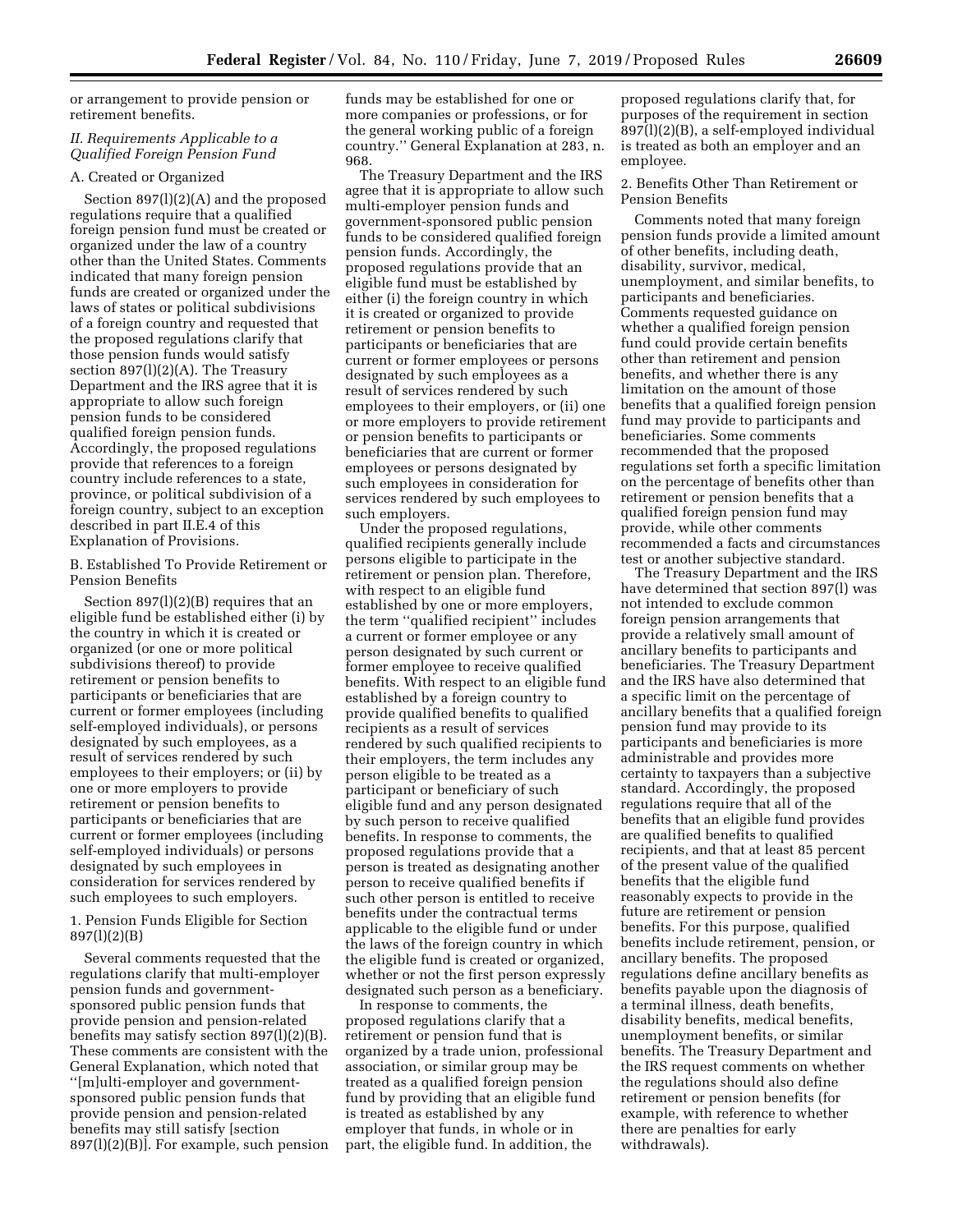# 3. Insuring Qualified Benefits and Similar Activities

One comment requested that the proposed regulations provide that an eligible fund may be treated as a qualified foreign pension fund if it is established by a foreign government to provide qualified benefits to qualified recipients (directly or indirectly) in the event that one or more qualified foreign pension funds that are created or organized in the same foreign country are unable to satisfy their liabilities with respect to the provision of qualified benefits to their own qualified recipients. Although the proposed regulations do not expressly address such plans, the proposed regulations do not differentiate between plans that are primarily responsible for the provision of qualified benefits to qualified recipients, on the one hand, and plans that are secondarily responsible for the provision of qualified benefits to qualified recipients, on the other hand. Therefore, whether a plan is established to provide qualified benefits to qualified recipients is determined without regard to whether such plan has primary responsibility to provide qualified benefits to qualified recipients or rather is established to provide the qualified benefits to qualified recipients only in the event of the default of one or more other plans.

### C. Five Percent Limitation

Consistent with section 897(l)(2)(C), the proposed regulations provide that a qualified foreign pension fund may not have a single participant or beneficiary with a right to more than five percent of its assets or income (the five-percent limitation). Comments submitted in response to the updated section 1445 regulations indicated that it would be appropriate for the proposed regulations to include attribution rules to prevent a single individual from using related parties to circumvent the five-percent limitation. The Treasury Department and the IRS agree with the comments. Accordingly, the proposed regulations provide that, for purposes of applying the five percent limitation, an individual is considered to have a right to the assets and income of an eligible fund to which any person who bears a relationship to the individual described in section 267(b) or section 707(b) has a right.

One comment requested guidance on calculating a participant or beneficiary's entitlement to the assets and income of a qualified foreign pension fund for purposes of applying the five-percent limitation. In light of the complexity that any such rule would entail and the

relatively few cases in which it would be expected to apply, the proposed regulations do not provide specific rules regarding the computation of the fivepercent limitation. Instead, this determination should be made based on the underlying facts and circumstances of each case.

# D. Regulation and Information Reporting

Section 897(l)(2)(D) and the proposed regulations set forth two requirements for a qualified foreign pension fund. First, a qualified foreign pension fund must be subject to government regulation (''regulation requirement''). Second, a qualified foreign pension fund must provide annual information about its beneficiaries to the relevant tax authorities in the country in which it is established or operates, or such information must otherwise be available to those authorities (''information requirement''). Several comments requested that the proposed regulations set forth the specific information that must be provided or otherwise made available pursuant to the information requirement in section 897(l)(2)(D). The proposed regulations adopt the recommendation included in several comments by providing that an eligible fund is treated as satisfying the information requirement only if the eligible fund annually provides to the relevant tax authorities in the foreign country in which it is established or operates the amount of qualified benefits provided to each qualified recipient by the eligible fund (if any), or such information is otherwise available to those authorities. An eligible fund is not treated as failing to satisfy the information requirement if the eligible fund is not required to provide information to the relevant tax authorities in a year in which no qualified benefits are provided to qualified recipients. The Treasury Department and the IRS request comments as to whether the final regulations should permit other types of information to satisfy the information requirement.

Several comments indicated that foreign government-sponsored retirement and pension plans frequently are not subject to substantial information reporting and regulation compared with private foreign pension or retirement plans, in part because the government administers the pension or retirement program itself. The comments recommended that the proposed regulations treat a government-sponsored retirement or pension plan as automatically satisfying both the regulation and information

requirements of section 897(l)(2)(D). The Treasury Department and the IRS agree that, when a government administers a pension or retirement plan itself, the requirements of section 897(l)(2)(D) are effectively satisfied because the government has control over the program and access to the information about the program's beneficiaries. Accordingly, the proposed regulations generally provide that an eligible fund that is administered by one or more governmental units, other than in its capacity as an employer, is deemed to satisfy the requirements of section 897(l)(2)(D).

Comments noted that many foreign pension funds must provide information to one or more governmental bodies in the country in which the foreign retirement or pension fund is organized, including agencies that are specifically responsible for regulating pensions. In many cases, those governmental bodies may be distinct from the tax authority in that foreign country. In light of the wide range of foreign information reporting regimes that may apply to an eligible fund, the Treasury Department and the IRS agree that a flexible rule is necessary and appropriate to carry out the purposes of section 897(l). Accordingly, the proposed regulations provide that an eligible fund is treated as satisfying the information requirement of section 897(l)(2)(D) if the eligible fund is required, pursuant to the laws of the foreign country in which it is established or operates, to provide the required information to one or more governmental units of the foreign country in which the eligible fund is created or organized, or if such information is otherwise available to one or more governmental units of the foreign country in which the eligible fund is created or organized.

#### E. Foreign Tax Treatment

Section 897(l)(2)(E) and the proposed regulations provide that, to be a qualified foreign pension fund, the laws of the foreign country in which the eligible fund is established or operates must provide that either (i) contributions to the eligible fund that would otherwise be subject to tax under such laws are deductible or excluded from the gross income of the eligible fund or taxed at a reduced rate, or (ii) taxation of any investment income of the eligible fund is deferred or such income is excluded from the gross income of the eligible fund or is taxed at a reduced rate.

#### 1. Countries With No Income Tax

Comments requested clarification that an eligible fund may qualify for the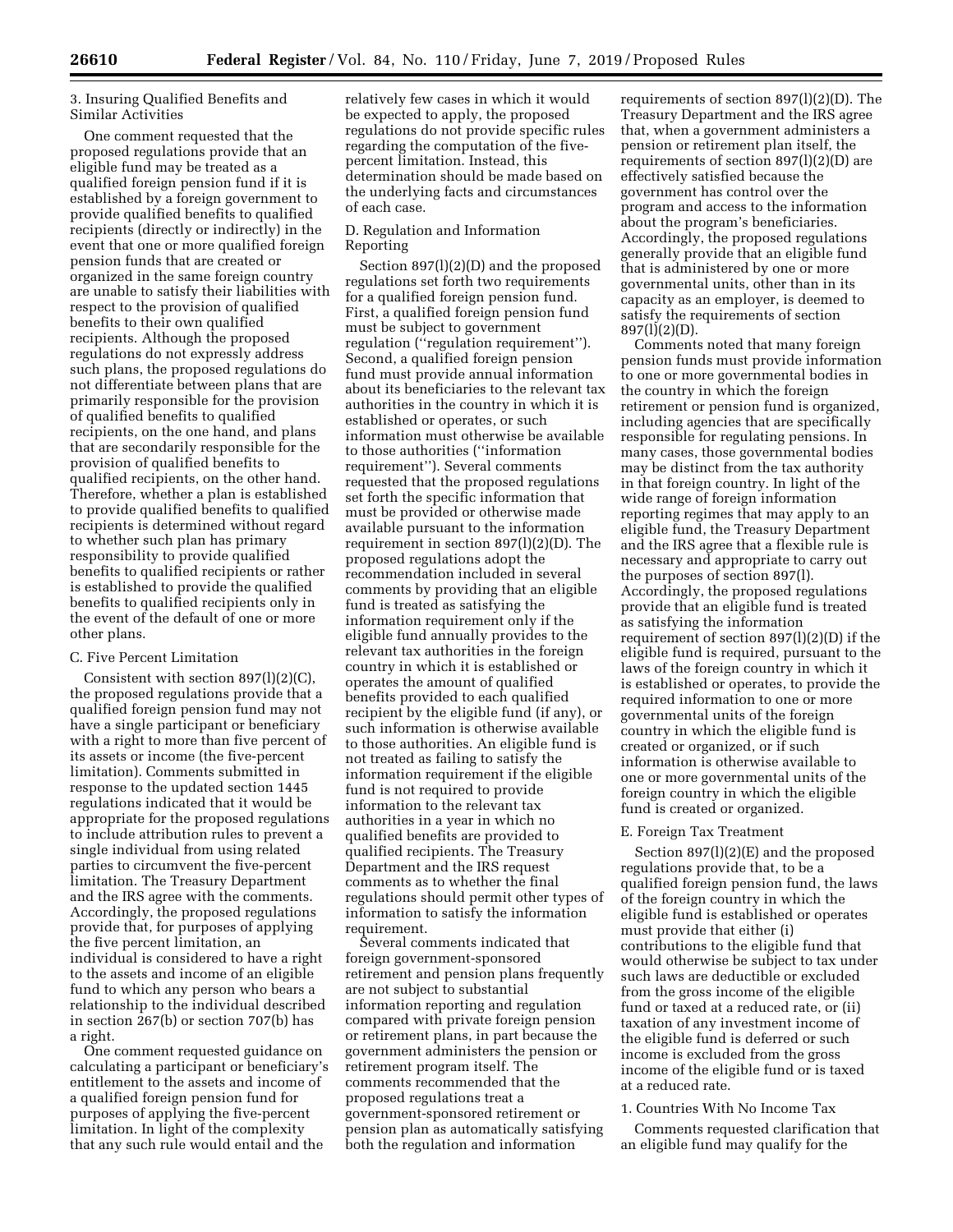exemption in section 897(l) if it is created or organized in a country that does not have an income tax. The Treasury Department and the IRS have determined that the purposes of section 897(l) would not be served by limiting the availability of the exemption to eligible funds organized in jurisdictions with an income tax. Accordingly, the proposed regulations provide that an eligible fund is treated as satisfying the requirement of section 897(l)(2)(E) if the eligible fund is established and operates in a foreign country that has no income tax.

## 2. Degree of Reduction

Comments noted that an eligible fund that otherwise satisfies section 897(l)(2)(E) may be subject to current income tax at ordinary rates with respect to a relatively small portion of its income or gain. The comments requested guidance on the percentage of income or contributions that must be eligible for preferential tax treatment in order for an eligible fund to satisfy section 897(l)(2)(E). Other comments requested guidance on the extent to which ordinary income tax rates must be reduced under section 897(l)(2)(E). To address these comments, the proposed regulations provide that an eligible fund is treated as satisfying the requirement of section  $897(1)(2)(E)$  in a taxable year if, under the income tax laws of the foreign country in which the eligible fund is established or operates, at least 85 percent of the contributions to the eligible fund are deductible or excluded from the gross income or taxed at a reduced rate, or tax on at least 85 percent of the investment income of the eligible fund is deferred or taxed at a reduced rate (including by excluding such investment income from gross income). The 85 percent threshold was chosen based on the best judgment of the Treasury Department and the IRS, and is consistent with suggestions from commenters for an appropriate threshold in an analogous context in the proposed regulations (namely, for the percentage of benefits provided by an eligible fund that must be retirement or pension benefits as opposed to ancillary benefits), but is not based on any specific quantitative analysis. The Treasury Department and the IRS request additional comments regarding whether the 85 percent threshold is appropriate and especially solicit comments that provide data, other evidence, and models that can enhance the rigor of the process by which such threshold is determined.

# 3. Other Preferential Regimes

Comments requested that the proposed regulations provide that the requirement of section 897(l)(2)(E) may be satisfied if, under the income tax law of the country in which an eligible fund is established or operates, an eligible fund is subject to a preferential tax regime that is, in substance, equivalent to the type of deductions or exclusions specifically described in section 897(l)(2)(E). For example, one comment described a preferential regime in which certain eligible funds taxable as insurance companies are entitled to reserve deductions designed to effectively exclude from gross income investment income earned by the eligible funds. The Treasury Department and the IRS agree that the purposes of section 897(l) are best served by accommodating a broad range of preferential tax regimes applicable to retirement or pension funds. Therefore, the proposed regulations provide that an eligible fund that is not specifically subject to the tax treatment described in section 897(l)(2)(E) is nonetheless treated as satisfying the requirement of section 897(l)(2)(E) if the eligible fund establishes that it is subject to a preferential tax regime due to its status as a retirement or pension fund, and that the preferential tax regime has a substantially similar effect as the specific tax treatment described in section 897(l)(2)(E).

#### 4. Subnational Tax Exemptions

One comment requested that the proposed regulations provide that preferential treatment with respect to a tax levied by a state, province, or political subdivision (sub-national tax) be sufficient to satisfy the requirement of section 897(l)(2)(E). The Treasury Department and the IRS have determined that the exemption in section 897(l) was not intended to benefit foreign persons that fail to benefit from an exemption from an otherwise applicable national income tax. Sub-national taxes generally constitute a minor component of an entity's overall tax burden in a foreign jurisdiction and therefore it would not be appropriate to allow preferential treatment with respect to sub-national taxes to satisfy the requirement of section 897(l)(2)(E) when such preference had only a minimal impact on reducing the fund's overall tax burden. Accordingly, the proposed regulations do not adopt this recommendation, and, to the contrary, provide that for purposes of section  $897(l)(2)(E)$ , references to a foreign country do not include references to a

state, province, or political subdivision of a foreign country.

F. Application to Organizations and Arrangements

The proposed regulations provide rules on the application of the requirements described in section 897(l)(2) to an eligible fund that is an organization or arrangement.

### 1. Single Entity Treatment

The proposed regulations provide that an eligible fund that is an organization or arrangement is treated as a single entity to determine whether the requirements of section 897(l)(2) are satisfied. Notwithstanding the foregoing, the proposed regulations provide that each person or governmental unit that is part of an organization or arrangement must independently satisfy the requirement of section 897(l)(2)(A), such that each component of the organization or arrangement must be created or organized under the law of a country other than the United States.

### 2. Relevant Income and Assets

As noted in several comments, an eligible fund may be organized in various ways. For example, an eligible fund may be comprised of multiple entities and governmental bodies, one or more of which may conduct activities that are unrelated to the provision of retirement or pension benefits. Applying certain requirements of section 897(l)(2) to an eligible fund requires identifying the specific assets and income of an organization or arrangement that must be tested under the proposed regulations. For instance, under the proposed regulations, an organization or arrangement may include a pension system in which a private employer provides pension benefits to its employees that are funded by the investments of a separate entity, such as a pension trust organized by a foreign government. Assets and income of the private employer that do not fund the provision of pension benefits would generally not be relevant to determining whether the organization or arrangement satisfies the requirements of section 897(l)(2) and the proposed regulations. For instance, income of the employer generally would not be subject to preferential tax treatment, and the assets of the employer not used to fund the provision of pension benefits would not be relevant for purposes of applying the five percent limitation in section 897(l)(2)(C).

Accordingly, the proposed regulations generally provide that the determination as to whether an eligible fund satisfies the requirements of section 897(l)(2) is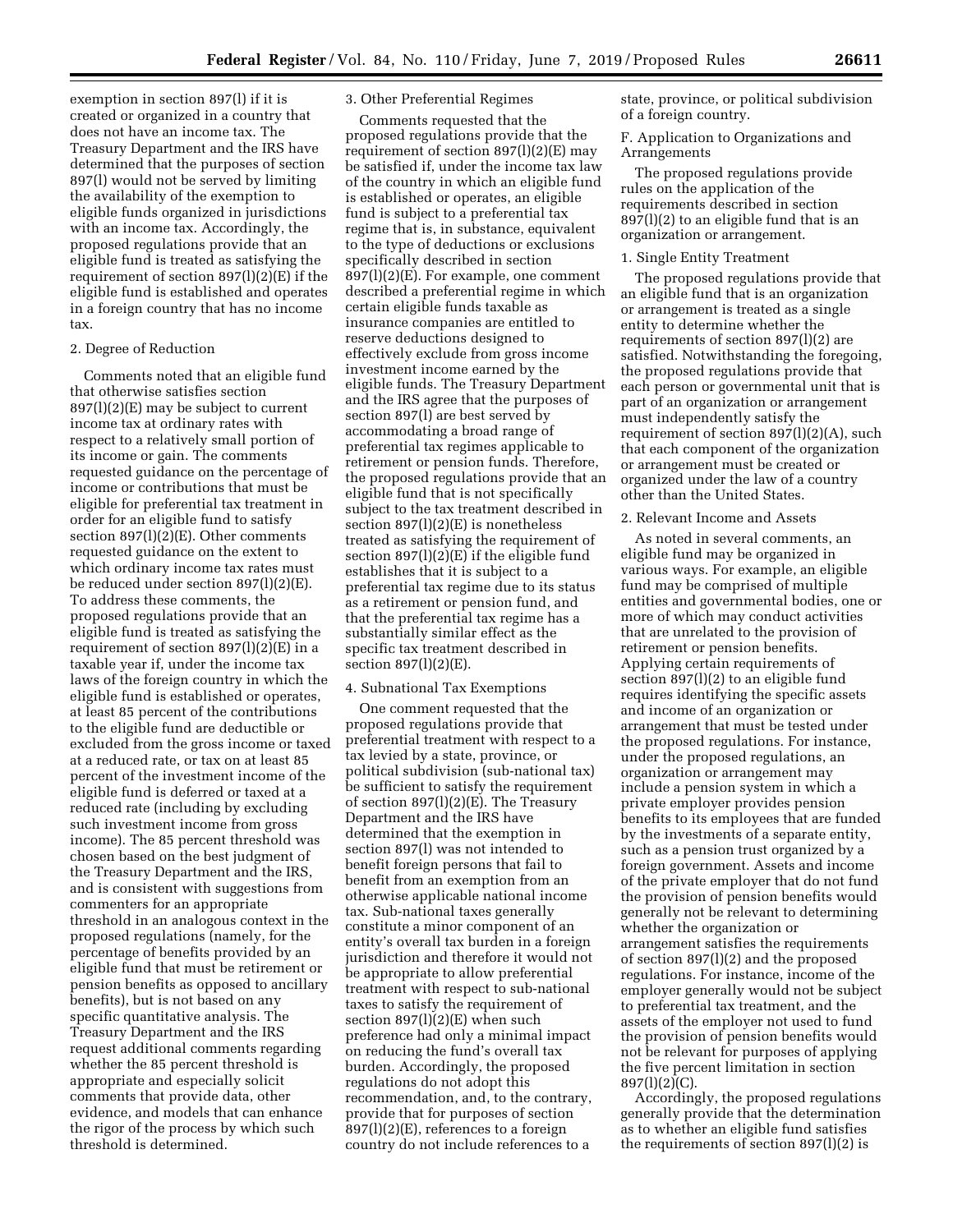made solely with respect to income and assets held by the eligible fund in one or more qualified segregated accounts, the qualified benefits funded by the qualified segregated accounts, the information reporting and regulation related to the qualified segregated accounts, and the qualified recipients whose benefits are funded by the qualified segregated accounts. For this purpose, all qualified segregated accounts maintained by an eligible fund

segregated account. G. Coordination With Definition of a Pension Fund Under U.S. Income Tax Treaties

are treated as a single qualified

Comments requested that the proposed regulations provide that an entity that qualifies as a pension fund or scheme under a U.S. income tax treaty or as an exempt beneficial owner under an intergovernmental agreement (IGA) is treated as a qualified foreign pension fund under section 897(l). The statute is clear that an exemption from section 897(a) is allowed only for entities meeting the definition of a ''qualified foreign pension fund.'' There is no indication in the legislative history that Congress intended the Treasury Department and the IRS to expand the exemption to entities that met the definition of a pension fund under a U.S. income tax treaty or IGA. Furthermore, the definitions of pension fund under a U.S. income tax treaty or IGA were designed with policy goals that are unrelated to section 897, and therefore pension funds as defined in those agreements are not necessarily the types of entities for which an exemption from section 897(a) is appropriate. Thus, a foreign pension fund that qualifies for other benefits under an income tax treaty or IGA must make a separate determination as to whether it is a qualified foreign pension fund under section 897(l)(2).

# *III. Withholding Rules*

Comments requested clarification regarding the documentation a qualified foreign pension fund should provide to a transferee or partnership to claim an exemption under section 897(l) and requested a form for this purpose. Comments suggested modifying existing forms, such as Form W–8EXP, Certificate of Foreign Government or Other Foreign Organization for United States Tax Withholding and Reporting, for this purpose. Comments also requested clarification regarding the reporting and withholding responsibilities of transferees and partnerships that receive documentation from a qualified foreign pension fund.

In response to comments, the IRS intends to revise Form W–8EXP to permit qualified holders to certify their status under section 897(l). Prior to the release of revised Form W–8EXP, a certificate of non-foreign status described in § 1.1445–5(b)(3) may be used for purposes of both section 1445 and section 1446. In addition to permitting withholding agents and partnerships to rely on revised Form W–8EXP, the proposed regulations also integrate the new exception for qualified holders into existing reporting regimes as described below.

### A. Withholding Under Section 1445

1. Withholding on Dispositions of USRPIs Under Section 1445(a)

Section 1445(a) requires a transferee to withhold 15 percent of the amount realized on any disposition of a USRPI by a foreign person. Section 1445(b)(2) provides that no withholding is required if the transferor furnishes to the transferee a certificate of non-foreign status. Section 1445(f)(3)(B) provides that for purposes of section 1445, the term ''foreign person'' generally does not include an entity described in section 897(l)(1). The proposed regulations revise the updated section 1445 regulations to utilize the definitions in proposed § 1.897(l)–1(d) and permit a qualified holder to certify that it is exempt from withholding under section 1445 by providing a certificate of non-foreign status to a withholding agent. The proposed regulations provide that a qualified holder may provide a Form W–8EXP for this purpose, but the transferee, at its option, may request a certification of non-foreign status or Form W–8EXP. Consistent with the approach of current § 1.1445–2(b)(1) (permitting a transferee to request documentation satisfactory to the transferee), the transferee may withhold under section 1445 if the requested certification is not provided and will be considered to have been required to withhold for purposes of sections 1461 through 1463.

A transferee must report transactions subject to section 1445(a) using Form 8288, U.S. Withholding Tax Return for Dispositions by Foreign Persons of U.S. Real Property Interests, and Form 8288–A, Statement of Withholding on Dispositions by Foreign Persons of U.S. Real Property Interests. § 1.1445–1(c). However, because a transferee may treat a qualified holder as not foreign, the transferee is not required to file Form 8288 or Form 8288–A but is subject to the retention and reliance rules generally applicable to certificates of non-foreign status. *See* § 1.1445–2(b)(3).

2. Withholding on Certain Distributions Under Section 1445(e)

Certain distributions and other transactions involving domestic or foreign corporations, partnerships, trusts, and estates can give rise to a withholding requirement under section 1445(e). However, an entity or fiduciary is not required to withhold under section 1445(e) with respect to a distribution or transfer to an interest holder that is not a foreign person. Consistent with the changes to the documentation requirements under section 1445(a), the proposed regulations provide that a qualified holder may provide a certificate of nonforeign status or a revised Form W–8EXP to certify its status as a qualified holder. Although providing such documentation will relieve the entity or fiduciary from withholding obligations under section 1445(e), any otherwise applicable reporting requirements (for example, reporting required on Form 1042–S, Foreign Person's U.S. Source Income Subject to Withholding) remain applicable.

#### B. Withholding Under Section 1446

A partnership determines whether it must withhold tax under section 1446 by first determining whether it has any foreign partners, and, if it does have foreign partners, by determining whether it has ECTI allocable under section 704 to any of its foreign partners. § 1.1446–1(b). A partner that is treated as a U.S. person only for certain specified purposes is considered a foreign partner for purposes of section 1446. § 1.1446–1(c)(1). Accordingly, a qualified holder is treated as a foreign partner for purposes of section 1446. However, the proposed regulations generally provide that any gain from the disposition of a USRPI, or distribution received from a QIE, that is not otherwise treated as effectively connected with a trade or business in the United States will not be treated as ECTI subject to section 1446 withholding to the extent allocable to a qualified holder.

A partnership may rely on a valid Form W–8 submitted for purposes of section 1441 or section 1442 to establish a partner's foreign status. § 1.1446– 1(c)(2)(ii). The proposed regulations update the description of withholding certificates applicable to each type of partner by permitting a partnership to rely on Form W–8EXP both to determine a partner's foreign status and, as appropriate, to exclude any gain from the disposition of a USRPI, including any distribution treated as gain from the disposition of a USRPI under section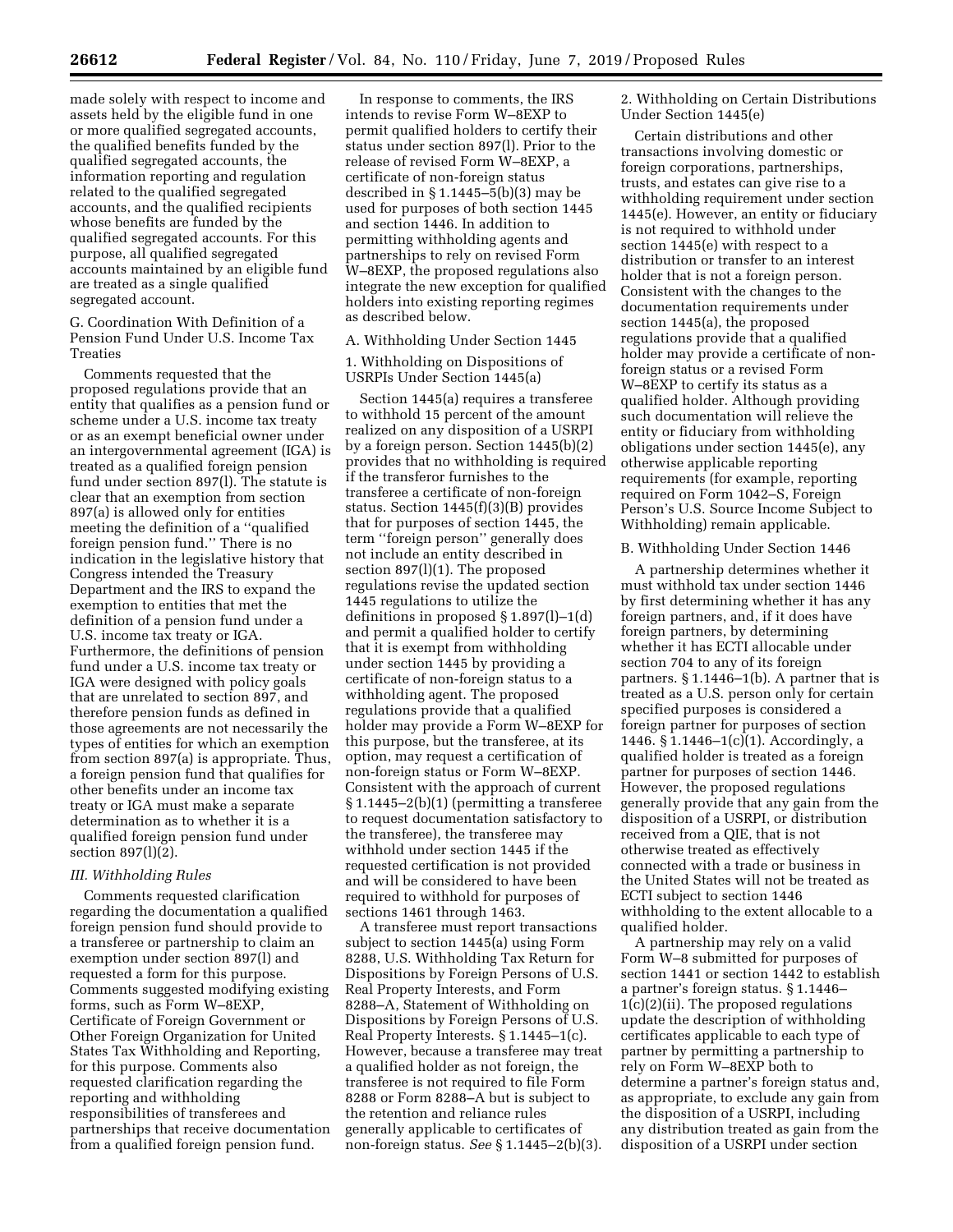897(h), from the determination of such partner's allocable share of ECTI. A partnership may also rely on a certificate of non-foreign status to treat a partner as a qualified holder.

The proposed regulations do not modify general reporting requirements applicable to partnerships. For example, a partnership required to file a partnership return for a taxable year ''shall furnish to every person who was a partner'' a statement of the partner's distributive share of income, gain, loss, deduction, or credit. § 1.6031(b)–1T. The requirement applies regardless of whether the partner is domestic or foreign. As a result, a partnership that is required to file Form 1065, U.S. Return of Partnership Income, and accompanying schedules must report income allocable to a qualified holder on Schedule K–1, Partner's Share of Income, Deductions, Credit, etc., notwithstanding that such income is exempt from section 897.

C. Coordination With Sections 1441 and 1442

Sections 1441 and 1442 require withholding agents to deduct and withhold a 30 percent tax on payments of U.S. source fixed or determinable, annual or periodical income to foreign persons, including a U.S. source corporate distribution described in section 301(c)(1). A corporate distribution described in section 301(c)(2) or (c)(3) that is not subject to withholding under section 1441 or section 1442 (for example, because the distributing corporation made the election described in § 1.1441–3(c)(1)) may nonetheless be subject to withholding under section 1445 if the distributing corporation is a USRPHC or QIE. Section  $1.1441 - 3(c)(4)(i)(A)$  and a similar rule in § 1.1441–3(c)(4)(i)(C) coordinate withholding under sections 1441 and 1445 with respect to distributions from USRPHCs and QIEs. Because a qualified holder is treated as foreign for purposes of section 1441 but not for purposes of section 1445, distributions that would otherwise be subject to the coordination rule should be subject exclusively to section 1441 if made to a qualified holder. Accordingly, the proposed regulations provide that distributions made by a USRPHC or QIE to a qualified holder are not subject to the coordination rules under § 1.1441– 3(c)(4) and instead are subject only to the requirements of section 1441.

### *IV. Applicability Dates*

The proposed regulations are generally proposed to apply with respect to dispositions of USRPIs and distributions described in section 897(h)

occurring on or after the date of publication of the Treasury decision adopting these rules as final regulations in the **Federal Register**. However, proposed §§ 1.897(l)–1(b)(1), 1.897(l)–  $1(d)(5), 1.897(l)-1(d)(7), 1.897(l)-1(d)(9),$ 1.897(l)–1(d)(11), and 1.897(l)–1(d)(14) are proposed to apply with respect to dispositions of USRPIs and distributions described in section 897(h) occurring on or after June 6, 2019. See section 7805(b)(1)(B). These provisions contain definitions that prevent a person that would otherwise be a qualified holder from claiming the exemption under section 897(l) in situations where the exemption may inure, in whole or in part, to the benefit of a person other than a qualified recipient. See Section I.B.6 of this Explanation of Provisions. The Treasury Department and the IRS have determined that an immediate applicability date under section 7805(b)(1)(B) is appropriate for these provisions in order to address transactions that are inconsistent with the purposes of section 897(l) that may occur before these rules are adopted as final regulations.

A taxpayer may rely on the proposed regulations with respect to dispositions or distributions occurring on or after December 18, 2015, and prior to the applicability date of the final regulations, if the taxpayer consistently and accurately complies with the rules in the proposed regulations.

#### **Special Analyses**

# *I. Regulatory Planning and Review— Economic Analysis*

Executive Orders 13563 and 12866 direct agencies to assess costs and benefits of available regulatory alternatives and, if regulation is necessary, to select regulatory approaches that maximize net benefits, including potential economic, environmental, public health and safety effects, distributive impacts, and equity. Executive Order 13563 emphasizes the importance of quantifying both costs and benefits, of reducing costs, of harmonizing rules, and of promoting flexibility.

These proposed regulations have been designated as a significant regulatory action by the Office of Management and Budget's Office of Information and Regulatory Affairs (''OIRA'') and subject to review under Executive Order 12866 pursuant to the Memorandum of Agreement (April 11, 2018) between the Treasury Department and the Office of Management and Budget regarding review of tax regulations.

### A. Background

Section 897, more commonly known as the Foreign Investment in Real Property Tax Act (''FIRPTA''), was enacted in 1980 due to concerns that the Code provided foreign persons an advantage in investing in U.S. real property interests (USRPI) over U.S. taxpayers because, unlike U.S. taxpayers, foreigners were not subject to U.S. capital gains tax on dispositions of USRPI. Under FIRPTA, when a foreign person sells USRPI, any gain on the sale generally is subject to U.S. income tax.

Section 897(l), enacted in 2015 in the Protecting Americans from Tax Hikes Act (''PATH Act''), exempts qualified foreign pension funds (''QFPFs'') from tax under FIRPTA on gain from the sale of USRPI, the so-called ''foreign pension fund exemption.'' Such an exemption has the effect of encouraging foreign pension fund investment in the United States (through investment in real property) and, in general, provides consistent tax treatment between foreign pension funds and U.S. pension funds, which normally are not taxed at the entity level. This exemption is the subject of the proposed regulations.

The foreign pension fund exemption also affects a related withholding tax levied under section 1445 on the sale of USRPI to help enforce payment of the tax owed by reason of section 897. The rate for this withholding is 15 percent of gross sales. In cases where the gross withholding tax would exceed the tax owed on the net capital gains, foreigners typically request and receive approval for reduced rates of gross withholding tax. If withholding is excessive or insufficient relative to tax owed on the net capital gains, the difference is made up on the foreigner's U.S. tax return. Thus, guidance that governs the foreign pension fund exemption additionally necessitates guidance over the withholding tax.

IRS tax data for 2015 and 2016 show an average of approximately 160 foreign pension funds earning income from U.S. real property. Only a fraction of these funds are likely to sell or transfer USRPI in any given year.

### B. The Need for Proposed Regulations

Comments received indicate that some foreign pension funds have refrained from investment in U.S. real property, including infrastructure projects, due to ambiguities over their qualification for the foreign pension fund exemption. Affected parties have provided a number of comments requesting clarifications of the statutes. The Treasury Department and the IRS have determined that such comments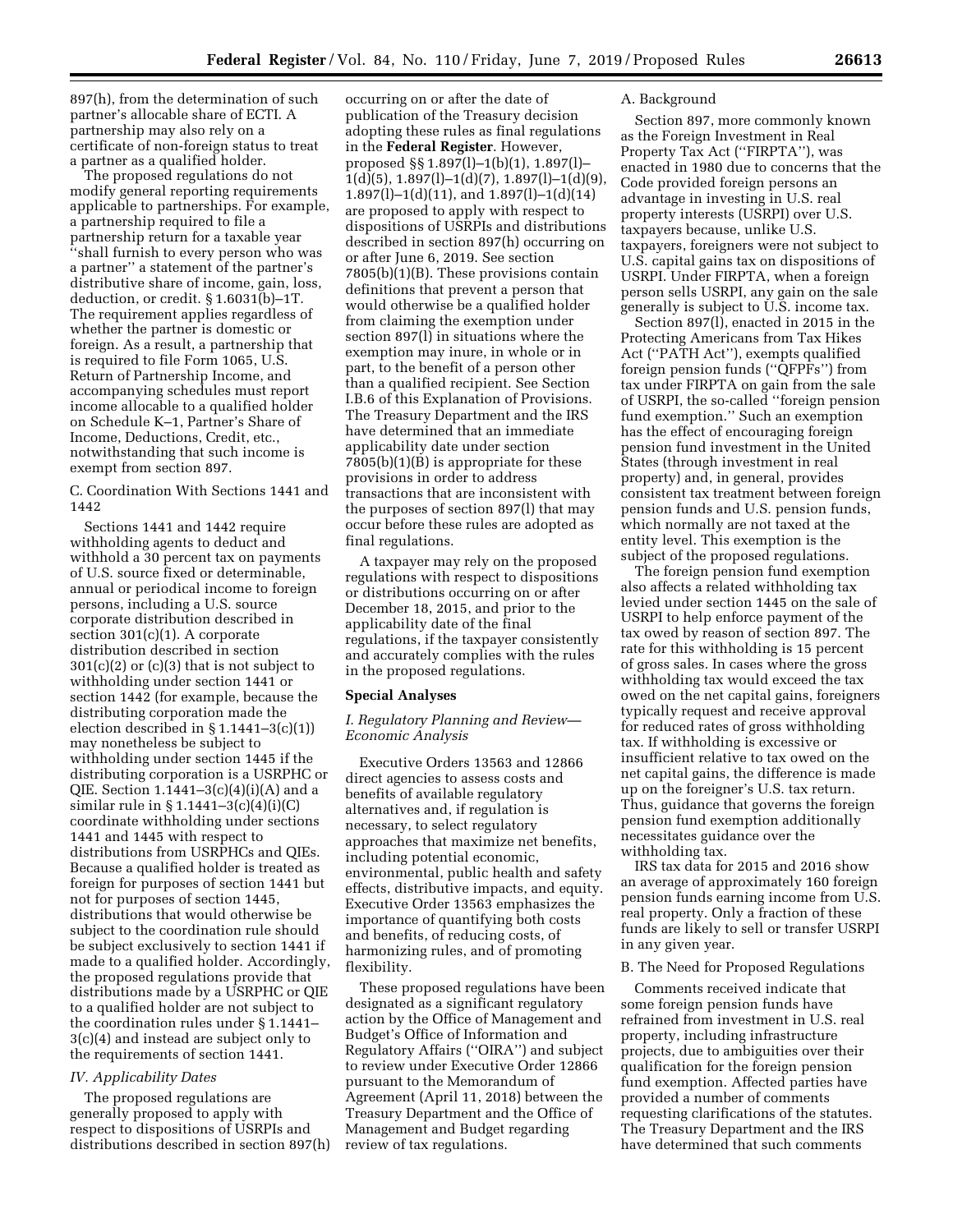warrant the issuance of further guidance. The proposed regulations do not specifically aim to increase or decrease foreign pension fund investment in the U.S. Instead, they aim to provide guidance such that investment can be made on an efficient basis consistent with the intents and purposes of the statute.

# C. Summary of Proposed Regulations

The regulations clarify and modify the conditions under which foreign pension funds are exempt from taxation under section 897. In plain language, the proposed regulations provide further clarity over (a) the entities and organizational structures that are eligible for the foreign pension fund exemption; (b) the nature of the benefits, beneficiaries, and foreign taxation of eligible funds; and (c) the documentation rules that apply to exemptions from withholding taxes otherwise required by sections 1445 (these exemptions from withholding taxes flow from the foreign pension fund exemption from tax under section 897). In addition, the proposed regulations provide rules to prevent the inappropriate avoidance of FIRPTA by imposing conditions on the sale of certain investment vehicles wholly owned by a foreign pension fund.

#### D. Economic Analysis

#### 1. Baseline

The Treasury Department and the IRS have assessed the benefits and costs of the proposed regulations relative to a no-action baseline reflecting anticipated Federal income tax-related behavior in the absence of these proposed regulations.

# 2. Summary of Economic Effects

In general, a tax system that prioritizes minimization of distortions aims to treat income earned by similar economic activities similarly, subject to considerations of compliance burden and tax administrability and to the intents and purposes of Congress. The proposed guidance adheres to this principle. In plain language, section 897(l) exempts certain foreign pension funds from tax under FIRPTA, and the proposed guidance qualifies the terms of this exemption by further defining the permissible activities, ownership patterns, and other economic decisions undertaken by foreign pension funds. Such guidance helps ensure that the tax system does not favor or disfavor particular QFPF activities over economically similar QFPF activities, a requirement for an economically efficient tax system conditional on the underlying Code.

As a result of the added clarity and reduced compliance burdens relative to the baseline, the proposed regulations have the effect of providing more efficient investment incentives, relative to the baseline and in light of the intents and purposes of the statute. The Treasury Department and the IRS have not estimated the effects of the proposed regulations on the U.S. economy.

#### 3. Economic Analysis of Specific Provisions

The Treasury Department and the IRS identified four provisions in the proposed regulations for which economic analysis might play a meaningful role in selecting the form of the regulations. This part I.D.2 of this Special Analyses describes this analysis. The Treasury Department and the IRS solicit comments on the economics of each of the items discussed subsequently and of any other items of the proposed regulations not discussed in this section. The Treasury Department and the IRS particularly solicit comments that provide data, other evidence, or models that could enhance the rigor of the process by which provisions might be developed for the final regulations.

a. Investing in USRPI Directly and Using Pooled Investment Vehicles

Foreign pension funds often hold USRPI indirectly through intermediate entities, including entities with multiple foreign pension fund owners. While the statute contains language stating that an entity wholly owned by a QFPF is itself a QFPF, section 897(l) is silent on whether the entity must be wholly owned by a single QFPF (or, alternatively, may be wholly owned by multiple QFPFs).

Because the economic incentives faced by foreign pension funds under these various ownership structures regarding investment in USRPI are similar to the incentives faced by QFPFs with simpler structures, the Treasury Department and the IRS have determined that it would be consistent with the intents and purposes of the statute and minimize the potential for distortionary choices for them to be eligible for the foreign pension fund exemption. Thus, the proposed regulations explicitly allow indirect investments and pooled investments to qualify for the exemption. The Treasury Department and the IRS considered alternative guidance that was more restrictive than the proposed regulations but, under that alternative, foreign pension funds could avail themselves of an exemption only on a more restricted set of U.S. investment options and

would be denied the exemption on economically similar investments, a situation that would generally lead to an economically inferior outcome.

b. Avoidance Through Use of Foreign Subsidiary

A foreign person that is not a qualified foreign pension fund (''non-QFPF'') that holds USRPI directly would be taxed under FIRPTA if the non-QFPF sells the USRPI. If the non-QFPF instead holds USRPI indirectly through a foreign subsidiary, the non-QFPF can sell the foreign subsidiary without taxation under section 897, but, in that case, the unrealized gain in the USRPI would remain potentially subject to tax under FIRPTA on disposition of the USRPI. Absent a provision to the contrary in the proposed regulations, if the non-QFPF instead sells the foreign subsidiary to a QFPF, the QFPF could cause the foreign subsidiary to sell the USRPI immediately (or in the future) without incurring tax under section 897, thus eliminating the taxation (or potential for future taxation) of gain in the USRPI. As a result, subject to other provisions and judicial doctrines (for example, the step transaction doctrine and the economic substance doctrine), a QFPF could be used as a conduit for a non-QFPF to sell a USRPI to a purchaser without incurring (or preserving) tax under section 897 on the unrealized gain of the seller. The Treasury Department and the IRS project that such activity would reduce U.S. tax revenue and would not result in an accompanying economic benefit to the U.S. economy.

To curtail this tax avoidance, the proposed regulations provide a transitory restriction on exemption when a foreign subsidiary that owns USRPI is purchased by a QFPF or qualified controlled entity (''QCE'') of a QFPF from a non-QFPF or a foreign person that is not a QCE. This transitory restriction, referred to as a testing period, is described in full in part I.B.6 of the Explanation of Provisions of the Preamble. Among other criteria, under the proposed regulations the foreign pension fund exemption generally is not available for gain recognized by an entity from the disposition of a USRPI if such entity was not a QFPF or QCE at any time during the 10-year period prior to the recognition of that gain.

The Treasury Department and the IRS considered as an alternative requiring the controlled entity acquired by the foreign pension fund to account for the gain at the time the entity was acquired by the foreign pension fund (known as mark-to-market) or requiring tracking of the unrealized gain at the time of sale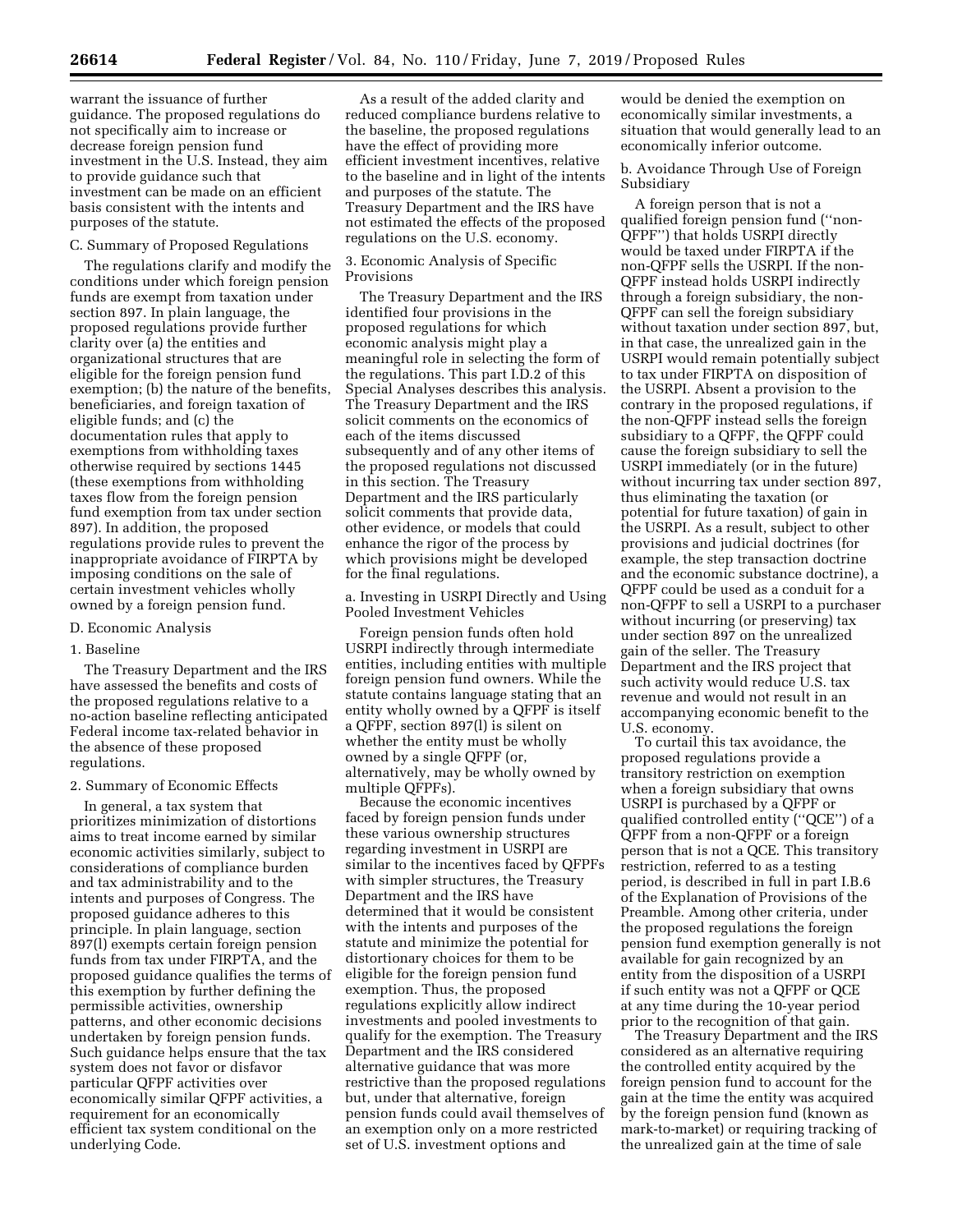to a QFPF or QCE for later recognition and also considered, under the testing period approach, different lengths for that component of the testing period. The mark-to-market or tracking approaches impose greater compliance and administrative costs relative to the testing period approach without providing any accompanying general economic benefit.

The Treasury Department and the IRS aim, through this testing period approach and accompanying requirements, to minimize tax avoidance while facilitating efficient foreign pension fund investment in USRPI, consistent with the intents and purposes of the statute. The Treasury Department and IRS solicit comments on this proposal, particularly comments that provide data, other evidence, or models that could enhance the rigor of the process by which anti-abuse provisions might be developed for the final regulations.

#### c. Ancillary Benefits

Section 897(l) specifies, along with other qualifications, that the exemption is available to foreign entities that are ''established'' to provide retirement or pension benefits. However, many foreign pension funds provide ancillary benefits such as death, terminal health, disability, medical, unemployment, and survivor benefits in addition to retirement and pension benefits. These funds may be reluctant to invest in USRPI due to uncertainty over whether the fund meets this particular statutory criterion.

The Treasury Department and the IRS considered an option to deny the exemption to foreign pension funds that provide any benefits other than retirement and pension benefits. This option runs the risk of effectively eliminating foreign pension fund investment in USRPI because it would deny the exemption to foreign pension funds no matter how close to 100 percent of their benefits were retirement or pension related, or would require funds that wanted to invest in the U.S. under competitive conditions to undergo costly restructuring to eliminate or segregate those benefits, if such options were even feasible under the foreign country's laws and institutions. Both of these outcomes are economically inefficient relative to the proposed policies and the baseline because relative to these options, they incentivize socially costly tax avoidance choices and/or overly restrict incrementally improving market-driven choices.

The proposed regulations provide a bright-line test limiting the amount of

ancillary benefits to 15 percent or lower. Such threshold was chosen in part based on suggestions from comments. The Treasury Department and the IRS aim, through the bright-line approach and this specific percentage test, to facilitate foreign pension fund investment in the U.S. consistent with the intents and purposes of the statute. The Treasury Department and the IRS solicit comments on this proposed standard, and particularly solicit comments that provide data, other evidence, or models that could enhance the rigor of the process by which the percentage limitation might be developed for the final regulations.

The Treasury Department and the IRS recognize that the threshold approach may result in a small number of foreign pension funds oscillating between qualifying and not qualifying on a yearto-year basis and that such approach requires measurement of ancillary benefits relative to retirement and pension benefits. Thus, the Treasury Department and the IRS further solicit comments on alternatives to the threshold approach and particularly solicit comments that provide data, other evidence, or models that could enhance the rigor of the process by which the tax treatment of foreign pension funds that provide ancillary benefits might be developed for the final regulations.

# d. Determination of Foreign Tax Preference

Under the statute, to qualify for exemption a foreign pension fund must be subject to tax laws in the country in which the fund is established or operates such that contributions to the fund are deductible or excluded from the gross income of the fund or taxed at a reduced rate, or tax on investment income of the fund is deferred or that income is taxed a reduced rate.

To provide further specificity over what qualifies as a preferential tax rate on contributions to or income from the fund, the Treasury Department and the IRS considered providing a substantive, analytical test for determining whether a foreign pension fund benefits from a preferential tax rate. This option would prove difficult to administer and require complex rules to determine whether a pension fund benefits from a preferential tax regime in the country in which it is established.

To reduce compliance burden and enhance administrability, the proposed regulations expand the scope of the potential preferential tax regimes and provide a bright-line test for determining preferential treatment by setting a threshold (85 percent) for the

percentage of fund contributions/ income that is subject to a preferential regime. The 85 percent threshold was chosen in part based on suggestions from comments. The Treasury Department and the IRS aim, through this bright-line approach and this specific percentage test, to facilitate foreign pension fund investment in USRPI consistent with the intents and purposes of the statute while minimizing the costs of tax administrability.

The Treasury Department and the IRS solicit comments on this proposal, and in particular comments that provide data, other evidence, or models that could enhance the rigor of the process by which the  $897(1)(2)(E)$  requirements might be developed for the final regulations.

#### *II. Paperwork Reduction Act*

In accordance with the Paperwork Reduction Act, 44 U.S.C. 3501 *et seq.*  (''PRA''), information collection requirements contained in these proposed regulations are in §§ 1.1441– 3(c)(4)(iii), 1.1445–2, 1.1445–4, 1.1445– 5, 1.1445–8, and 1.1446–1.

In 2018, the IRS released and took comment on drafts of three forms in order to give members of the public the opportunity to benefit from certain specific revisions made to the Code. The forms were Form 1042–S, ''Foreign Person's U.S. Source Income Subject to Withholding,'' Form 1042, ''Annual Withholding Tax Return for U.S. Source Income of Foreign Persons'' and Form W–8EXP, ''Certificate of Foreign Government or Other Foreign Organization for United States Tax Withholding or Reporting.'' The IRS received no comments on the forms during the comment period. Consequently, the IRS made the forms available for use by the public on November 30, 2018 (in the case of Form 1042–S), November 21, 2018 (in the case of Form 1042), and July 20, 2017 (in the case of Form W–8EXP). The IRS is contemplating making additional changes to those three forms in connection with these regulations.

The Treasury Department and the IRS request comments on all aspects of information collection burdens related to the proposed regulations, including estimates for how much time it would take to comply with the paperwork burdens described below for each relevant form and ways for the IRS to minimize the paperwork burden. Proposed revisions to these forms that reflect the information collections contained in these proposed regulations will be made available for public comment at *[www.irs.gov/draftforms](http://www.irs.gov/draftforms) and*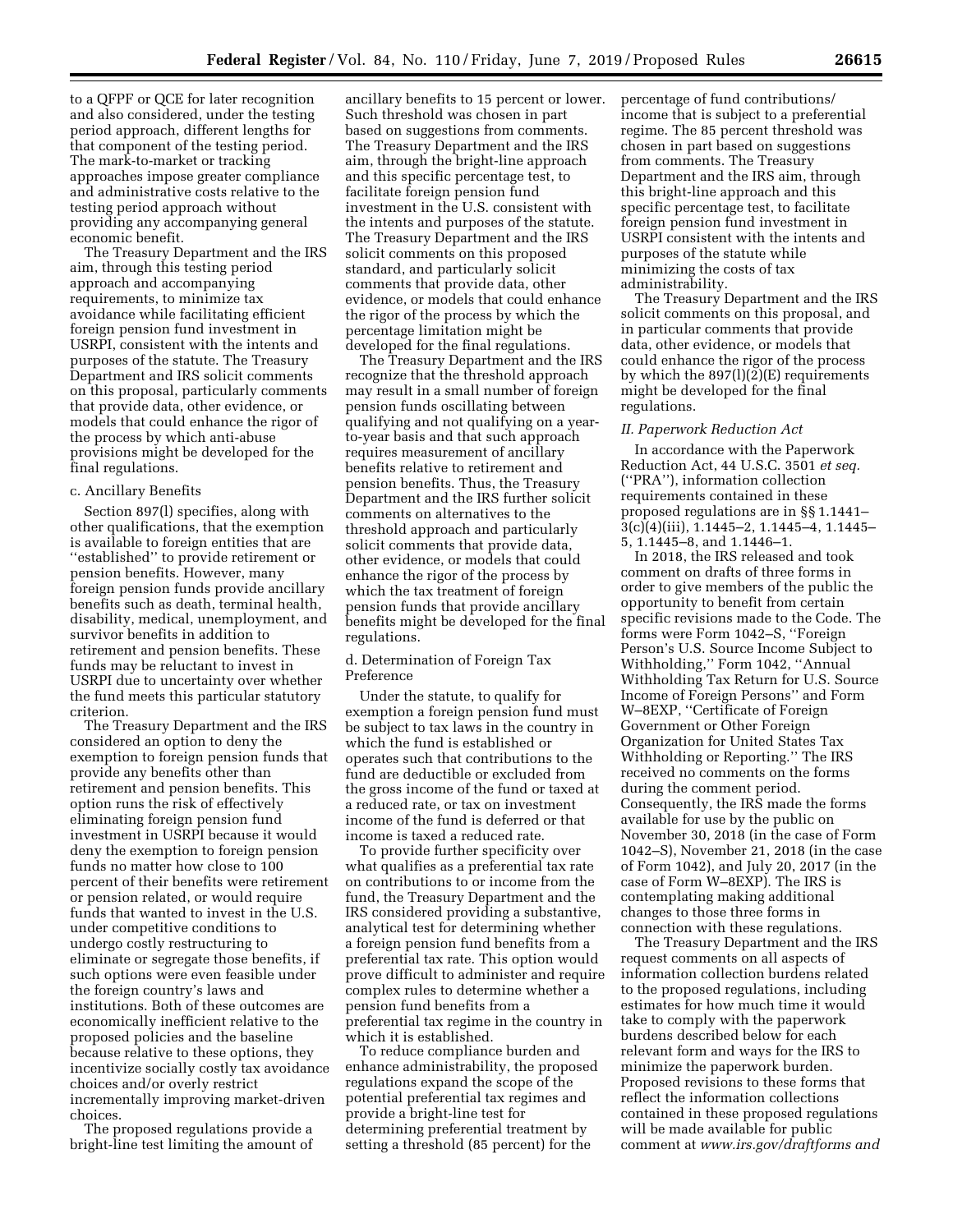*will not be finalized until after these regulations take effect and have been approved by OMB under the PRA.* The Treasury Department and the IRS have not estimated the burden, including that of any new information collections, related to the requirements under the proposed regulations.

A. Information Collections Contained in  $§ 1.1441 - 3(c)(4)(iii)$ 

The proposed regulations provide that distributions made by a USRPHC or QIE to a qualified holder are subject only to the requirements of section 1441 and not the coordination rule under § 1.1441–3(c)(4). Proposed § 1.1441– 3(c)(4)(iii). As a result, a USRPHC or QIE making a distribution to a qualified holder would be required to report the distribution on Form 1042–S, ''Foreign Person's U.S. Source Income Subject to Withholding,'' and file Form 1042, ''Annual Withholding Tax Return for U.S. Source Income of Foreign Persons.'' For purposes of this reporting, the IRS is planning to revise Form 1042–S to include an income code designating payments made to Qualified Foreign Pension Plans. No revisions are being made to Form 1042 in connection with payments made to Qualified Foreign Pension Plans.

For purposes of the PRA, the reporting burden associated with proposed  $\S 1.1441 - 3(c)(4)(iii)$  will be reflected in the PRA submissions for Form 1042 (OMB control numbers 1545–0123 for business filers and 1545– 0096 for all other Form 1042 filers) and Form 1042–S (OMB control number 1545–0096). The PRA submissions for Form 1042 reflect IRS's transition to an updated statistical model that calculates burden based on the taxpayer filing experience as a whole. As such, Form 1042 is in a transition state, as the burden incurred by business filers is captured in OMB control number 1545– 0123 (under the updated burden model) and the burden represented incurred by all other filers is represented in 1545– 0096 (legacy model).

B. Information Collections in §§ 1.1445– 2, 1.1445–4, 1.1445–5, 1.1445–8, and 1.1446–1

Proposed §§ 1.1445–2, 1.1445–4, 1.1445–5, 1.1445–8, and 1.1446–1 would require a qualified foreign pension fund wishing to claim an exemption under section 897(l) to provide a withholding agent with either a Form W–8EXP, ''Certificate of Foreign Government or Other Foreign Organization for United States Tax Withholding or Reporting,'' or, at a withholding agent's request and in lieu of Form W–8EXP, a certificate of non-

foreign status containing the same information as Form W–8EXP. The IRS plans to revise Form W–8EXP for use by qualified foreign pension funds. For purposes of the PRA, the reporting burden associated with proposed §§ 1.1445–2, 1.1445–4, 1.1445–5, 1.1445–8, and 1.1446–1, will be reflected in the PRA submission for Form W–8EXP (OMB control number 1545–1621).

The reporting burdens associated with the information collections in the proposed regulations are included in the aggregate burden estimates for OMB control numbers 1545–0096 (which represents a total estimated burden time for all forms and schedules of 2.70 million hours) and 1545–1621 (which represents a total estimated burden time, including all other related forms and schedules for other filers, of 25.13 million hours and total estimated monetized costs of \$2.39 billion). The overall burden estimates for the OMB control numbers are aggregate amounts that relate to the entire package of forms associated with the applicable OMB control number and will in the future include, but not isolate, the estimated burden of the tax forms that will be or have been revised as a result of the information collections in the proposed regulations. These numbers are therefore unrelated to the future calculations needed to assess the burden imposed by the proposed regulations. These burdens have been reported for other regulations related to the taxation of cross-border income and the Treasury Department and the IRS urge readers to recognize that these numbers are duplicates and to guard against overcounting the burden that international tax provisions imposed prior to the PATH Act.

# *III. Regulatory Flexibility Act*

Pursuant to the Regulatory Flexibility Act (5 U.S.C. chapter 6), it is hereby certified that the proposed rule will not have a significant economic impact on a substantial number of small entities within the meaning of section 601(6) of the Regulatory Flexibility Act. This certification is based on the fact that foreign entities are not considered small entities. These regulations will affect foreign pension funds and not U.S. pension funds. In addition, based on comments received, the foreign pension funds that are affected are sovereign funds, which are not small entities. Accordingly, a regulatory flexibility analysis under the Regulatory Flexibility Act is not required. Pursuant to section 7805(f), this notice of proposed rulemaking has been submitted to the Chief Counsel for

Advocacy of the Small Business Administration for comment on its impact on small business.

# *IV. Unfunded Mandates Reform Act*

Section 202 of the Unfunded Mandates Reform Act of 1995 requires that agencies assess anticipated costs and benefits and take certain other actions before issuing a final rule that includes any Federal mandate that may result in expenditures in any one year by a state, local, or tribal government, in the aggregate, or by the private sector, of \$100 million in 1995 dollars, updated annually for inflation. In 2018, that threshold is approximately \$150 million. This rule does not include any Federal mandate that may result in expenditures by state, local, or tribal governments, or by the private sector in excess of that threshold.

# *V. Executive Order 13132: Federalism*

Executive Order 13132 (entitled ''Federalism'') prohibits an agency from publishing any rule that has federalism implications if the rule either imposes substantial, direct compliance costs on state and local governments, and is not required by statute, or preempts state law, unless the agency meets the consultation and funding requirements of section 6 of the Executive Order. This proposed rule does not have federalism implications, does not impose substantial direct compliance costs on state and local governments, and does not preempt state law within the meaning of the Executive Order.

### **Comments and Requests for Public Hearing**

Before these proposed regulations are adopted as final regulations, consideration will be given to any comments that are submitted timely to the IRS as prescribed in this Preamble under the **ADDRESSES** heading. The Treasury Department and the IRS request comments on all aspects of the proposed rules. All comments will be available at *[www.regulations.gov](http://www.regulations.gov)* or upon request. A public hearing will be scheduled if requested in writing by any person that timely submits written comments. If a public hearing is scheduled, notice of the date, time, and place for the public hearing will be published in the **Federal Register**.

### **Drafting Information**

The principal authors of these proposed regulations are Joshua Rabon, formerly with the Office of Associate Chief Counsel (International), and Milton Cahn, Office of Associate Chief Counsel (International). However, other personnel from the Treasury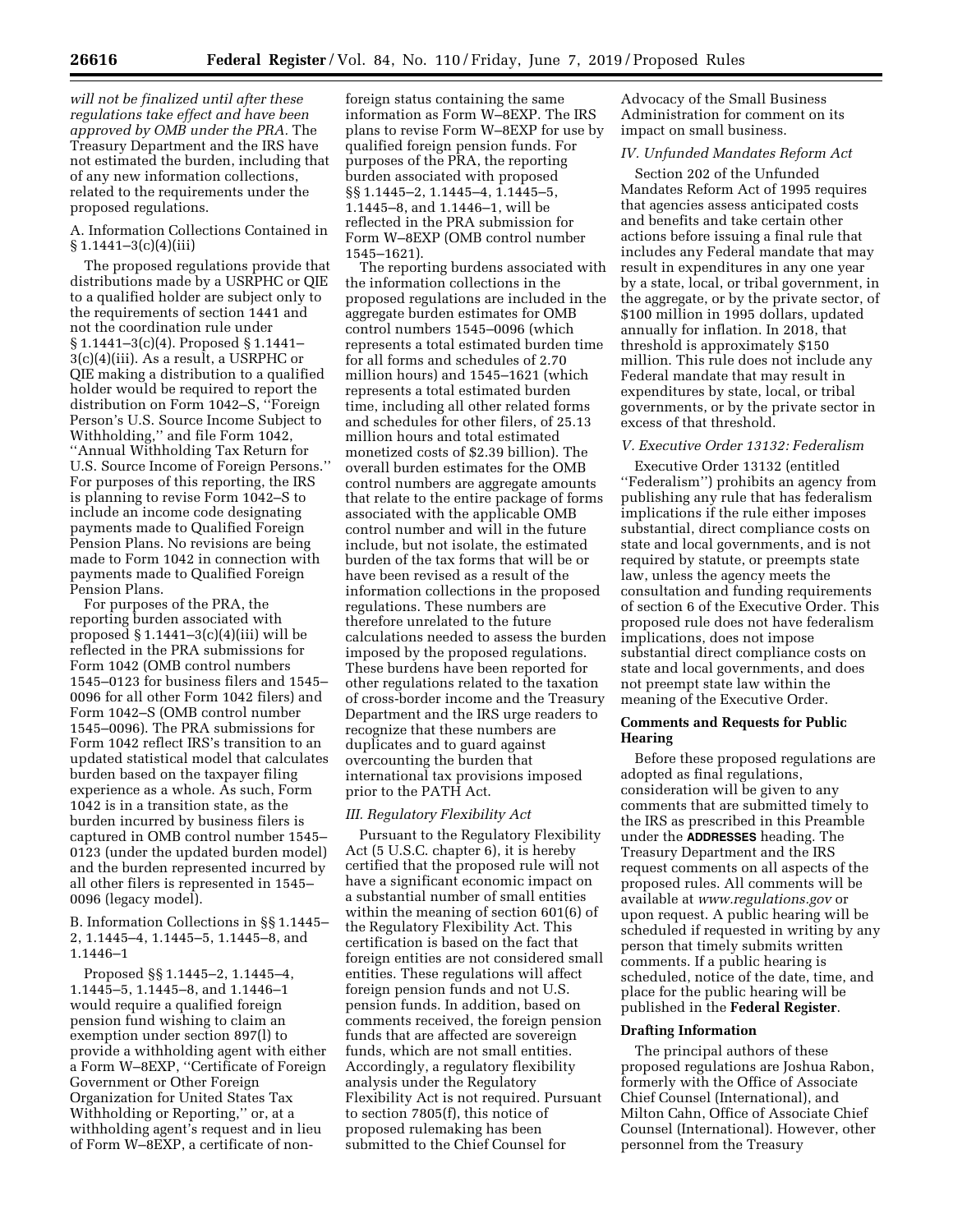Department and the IRS participated in their development.

### **List of Subjects in 26 CFR Part 1**

Income taxes, Reporting and recordkeeping requirements.

### **Proposed Amendments to the Regulations**

Accordingly, 26 CFR part 1 is proposed to be amended as follows:

#### **PART 1—INCOME TAXES**

■ **Paragraph 1.** The authority citation for part 1 is amended by adding entries to read in part as follows:

**Authority:** 26 U.S.C. 7805 \* \* \*

Section 1.897(l)–1 also issued under 26 U.S.C. 897(l).

\* \* \* \* \* ■ **Par. 2.** Section 1.897(1)–1 is added to read as follows:

#### **§ 1.897(l)–1 Exception for interests held by foreign pension funds.**

(a) *Overview.* This section provides rules regarding the exception from section 897 for qualified holders. Paragraph (b) of this section provides the general rule excepting qualified holders from section 897. Paragraph (c) of this section provides the requirements that an eligible fund must satisfy to be treated as a qualified foreign pension fund. Paragraph (d) of this section provides definitions. Paragraph (e) of this section provides examples illustrating the application of the rules of this section. Paragraph (f) of this section provides applicability dates. For rules applicable to a qualified foreign pension fund or qualified controlled entity claiming an exemption from withholding under chapter 3, see generally §§ 1.1441–3, 1.1445–2, 1.1445–4, 1.1445–5, 1.1445–8, 1.1446–7.

(b) *Exception from section 897*—(1) *In general.* Gain or loss of a qualified holder from the disposition of a United States real property interest, including gain from a distribution described in section 897(h), is not subject to section 897(a).

(2) *Limitation.* Paragraph (b)(1) of this section applies solely with respect to gain or loss that is attributable to one or more qualified segregated accounts maintained by a qualified holder.

(c) *Qualified foreign pension fund requirements*—(1) *In general.* This paragraph (c) provides rules regarding the application of the requirements of section 897(l)(2) to an eligible fund. Paragraph (c)(2) of this section provides requirements that an eligible fund must satisfy to be treated as a qualified foreign pension fund. Paragraph (c)(3) of this section provides rules on the

application of the requirements in paragraph (c)(2) of this section, including rules regarding the application of the requirements in paragraph (c)(2) of this section to an eligible fund that is an organization or arrangement.

(2) *Requirements applicable to an eligible fund*—(i) *Created or organized.*  An eligible fund must be created or organized under the law of a foreign country. For purposes of this paragraph (c)(2)(i), a governmental unit is treated as created or organized in the foreign country with respect to which it is, or is a part of, the foreign government.

(ii) *Purpose of eligible fund*—(A) *In general.* An eligible fund must be established by—

(*1*) The foreign country in which it is created or organized to provide retirement or pension benefits to participants or beneficiaries that are current or former employees or persons designated by such employees as a result of services rendered by such employees to their employers; or

(*2*) One or more employers to provide retirement or pension benefits to participants or beneficiaries that are current or former employees or persons designated by such employees in consideration for services rendered by such employees to such employers.

(B) *Established to provide retirement or pension benefits.* An eligible fund is treated as satisfying the requirement of paragraph  $(c)(2)(ii)(A)$  of this section if and only if—

(*1*) All of the benefits that an eligible fund provides are qualified benefits provided to qualified recipients; and

(*2*) At least 85 percent of the present value of the qualified benefits that the eligible fund reasonably expects to provide are retirement or pension benefits.

(C) *Certain employers and employees.*  For purposes of this section, the following rules apply:

(*1*) A self-employed individual is treated as both an employer and an employee;

(*2*) Employees of an individual, trust, corporation, or partnership are treated as employees of each member of the employer group that includes the individual, trust, corporation, or partnership; and

(*3*) An eligible fund established by a trade union, professional association, or similar group is treated as established by any employer that funds, in whole or in part, the eligible fund.

(iii) *Single participant or beneficiary*—(A) *In general.* An eligible fund may not have a single qualified recipient that has a right to more than

five percent of the assets or income of the eligible fund.

(B) *Constructive ownership.* For purposes of paragraph (c)(2)(iii)(A) of this section, an individual is considered to have a right to the assets and income of an eligible fund to which any person who bears a relationship to the individual described in section 267(b) or 707(b) has a right.

(iv) *Regulation and information reporting*—(A) *In general.* An eligible fund must—

(*1*) Be subject to government regulation, and

(*2*) Provide annual information about its beneficiaries to the relevant tax authorities in the foreign country in which it is established or operates, or such information must otherwise be available to the relevant tax authorities in the foreign country in which it is established or operates.

(B) *Information to be provided.* An eligible fund is treated as satisfying the requirement of paragraph (c)(2)(iv)(A)(*2*) of this section only if the eligible fund annually provides to the relevant tax authorities in the foreign country in which it is established or operates the amount of qualified benefits provided to each qualified recipient by the eligible fund (if any), or such information is otherwise available to such relevant tax authorities. An eligible fund is not treated as failing to satisfy the requirement of paragraph (c)(2)(iv)(A)(*2*) of this section as a result of the eligible fund not being required to provide information to the relevant tax authorities in a year in which no qualified benefits are provided to qualified recipients.

(C) *Relevant tax authorities.* An eligible fund is treated as satisfying the requirement of paragraph (c)(2)(iv)(A)(*2*) of this section if the eligible fund is required, pursuant to the laws of the foreign country in which it is established or operates, to provide the information described in paragraph  $(c)(2)(iv)(B)$  of this section to one or more governmental units of the foreign country in which the eligible fund is created or organized, or if such information is otherwise available to one or more governmental units of the foreign country in which the eligible fund is created or organized.

(D) *Treatment of certain governmental units.* An eligible fund that is described in paragraph (c)(2)(ii)(A)(*1*) of this section, but is not also described in paragraph (c)(2)(ii)(A)(*2*) of this section, is deemed to satisfy the requirements of paragraph (c)(2)(iv)(A) of this section.

(v) *Tax treatment*—(A) *In general.* The laws of the foreign country in which the eligible fund is established or operates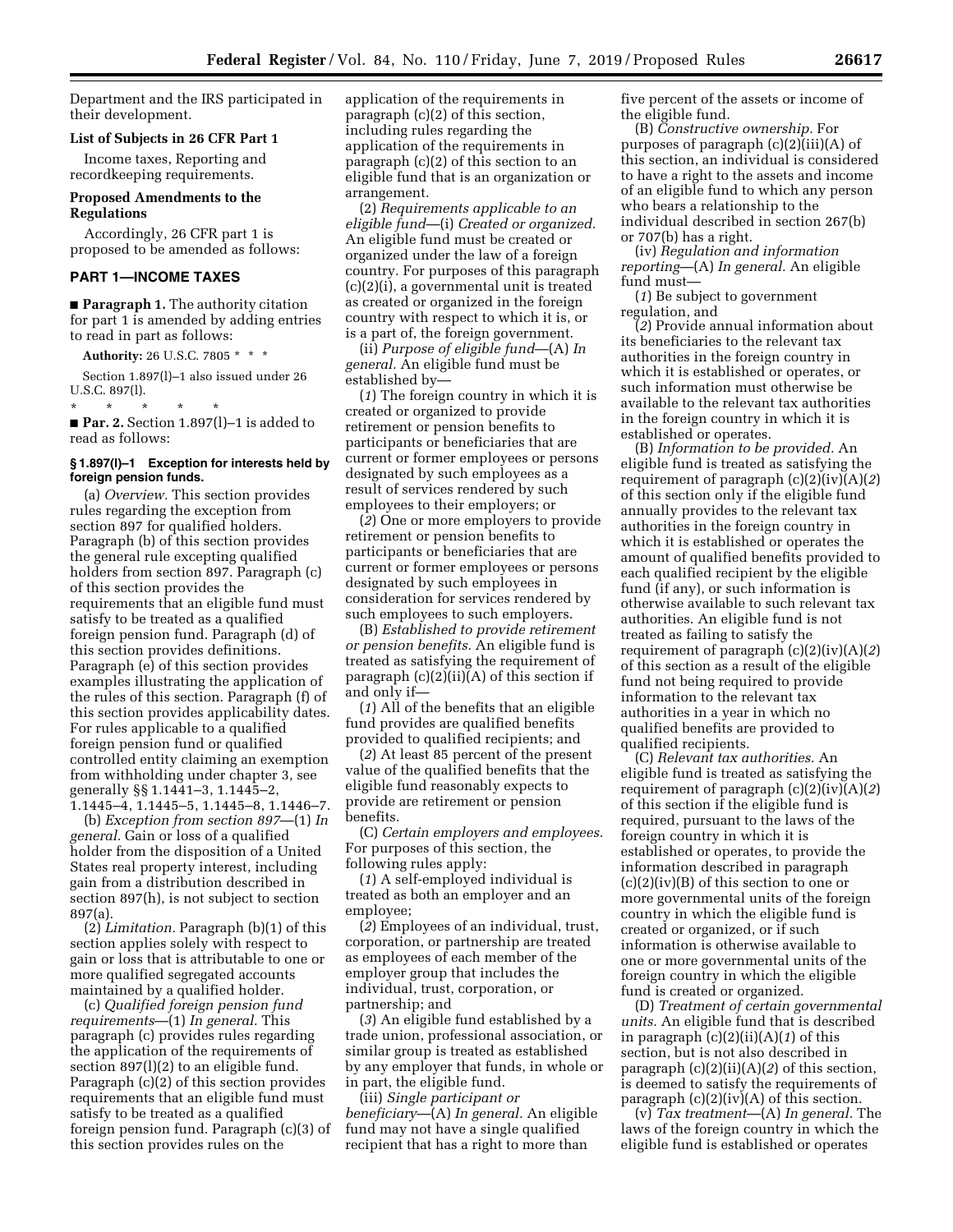must provide that, due to the status of the eligible fund as a retirement or pension fund, either—

(*1*) Contributions to the eligible fund that would otherwise be subject to tax under such laws are deductible or excluded from the gross income of the eligible fund or taxed at a reduced rate; or

(*2*) Taxation of any investment income of the eligible fund is deferred or excluded from the gross income of the eligible fund or such income is taxed at a reduced rate.

(B) *Income subject to preferential tax treatment.* An eligible fund is treated as satisfying the requirement of paragraph  $(c)(2)(v)(A)$  of this section in a taxable year if, under the income tax laws of the foreign country in which the eligible fund is established or operates—

(*1*) At least 85 percent of the contributions to the eligible fund are subject to the tax treatment described in paragraph  $(c)(2)(v)(A)(1)$  of this section, or

(*2*) At least 85 percent of the investment income of the eligible fund is subject to the tax treatment described in paragraph (c)(2)(v)(A)(*2*) of this section.

(C) *Income not subject to tax.* An eligible fund is treated as satisfying the requirement of paragraph  $(c)(2)(v)(A)$  of this section if the eligible fund is exempt from the income tax of the foreign country in which it is established and operates or the foreign country in which it is established and operates has no income tax.

(D) *Other preferential tax regimes.* An eligible fund that does not receive the tax treatment described in either paragraphs  $(c)(2)(v)(A)(1)$  or  $(2)$  of this section is nonetheless treated as satisfying the requirement of paragraph  $(c)(2)(v)(A)$  of this section if the eligible fund establishes that each of the conditions described in paragraphs  $(c)(2)(v)(D)(1)$  and  $(2)$  of this section is satisfied:

(*1*) Under the laws of the country in which the eligible fund is established and operates, the eligible fund is subject to a preferential tax regime due to its status as a retirement or pension fund; and

(*2*) The preferential tax regime described in paragraph (c)(2)(v)(D)(*1*) of this section has a substantially similar effect as the tax treatment described in paragraphs (c)(2)(v)(A)(*1*) or (*2*) of this section.

(E) *Subnational jurisdictions.* Solely for purposes of this paragraph (c)(2)(v), a reference to a foreign country does not include a reference to a state, province, or political subdivision of a foreign country.

(3) *Rules on the application of the requirements in paragraph (c)(2) of this section*—(i) *In general.* Except as provided in paragraph (c)(3)(ii) of this section, an organization or arrangement is treated as a single entity for purposes of determining whether the requirements of paragraph (c)(2) of this section are satisfied.

(ii) *Foreign status determined independently.* Each person or governmental unit that is part of an organization or arrangement must independently satisfy the requirement of paragraph (c)(2)(i) of this section.

(iii) *Relevant income, assets, and functions.* The determination of whether an eligible fund satisfies the requirements of paragraphs (c)(2)(ii) through (v) of this section is made solely with respect to the income and assets held by the eligible fund in one or more qualified segregated accounts, the qualified benefits funded by the qualified segregated accounts, the information reporting and regulation related to the qualified segregated accounts, and the qualified recipients whose benefits are funded by the qualified segregated accounts. For this purpose, all qualified segregated accounts maintained by an eligible fund are treated as a single qualified segregated account.

(d) *Definitions.* The following definitions apply for purposes of this section.

(1) *Ancillary benefits.* The term *ancillary benefits* means benefits payable upon the diagnosis of a terminal illness, death benefits, disability benefits, medical benefits, unemployment benefits, or similar benefits.

(2) *Eligible fund.* The term *eligible fund* means a trust, corporation, or other organization or arrangement that maintains one or more qualified segregated accounts.

(3) *Employer group.* The term *employer group* means all individuals, trusts, partnerships, and corporations with a relationship to each other specified in section 267(b) or section 707(b).

(4) *Foreign country.* The term *foreign country* means a country other than the United States. Except for purposes of paragraph  $(c)(2)(v)$  of this section, references in this section to a foreign country include references to a state, province, or political subdivision of a foreign country. Solely for purposes of this section, the Commonwealth of Puerto Rico and any possession of the United States are treated as a foreign country.

(5) *Governmental unit.* The term *governmental unit* means any foreign

government or part thereof, including any person, body, group of persons, organization, agency, bureau, fund, or instrumentality, however designated, of a foreign government.

(6) *Organization or arrangement.* The term *organization or arrangement*  means one or more trusts, corporations, governmental units, or employers.

(7) *Qualification date.* The term *qualification date* means, with respect to an entity or governmental unit, the earliest date during an uninterrupted period ending on the date of the disposition or the distribution, as the case may be, in which the trust, corporation, governmental unit, or employer is a qualified foreign pension fund or a qualified controlled entity.

(8) *Qualified benefits.* The term *qualified benefits* means retirement, pension, or ancillary benefits.

(9) *Qualified controlled entity.* The term *qualified controlled entity* means a trust or corporation organized under the laws of a foreign country all of the interests of which are held by one or more qualified foreign pension funds directly or indirectly through one or more qualified controlled entities or partnerships.

(10) *Qualified foreign pension fund.*  The term *qualified foreign pension fund*  means an eligible fund that satisfies the requirements of paragraph (c) of this section.

(11) *Qualified holder*—(i) *In general.*  The term *qualified holder* means a qualified foreign pension fund or a qualified controlled entity.

(ii) *Limitation.* Notwithstanding paragraph (d)(11)(i) of this section, a qualified holder does not include any trust, corporation, governmental unit, or employer that, at any time during the testing period, determined without regard to this paragraph (d)(11)(ii), was not a qualified foreign pension fund, a part of a qualified foreign pension fund, or a qualified controlled entity. The preceding sentence does not apply to an entity that owned no United States real property interests as of the qualification date.

(12) *Qualified recipient*—(i) *In general.* The term *qualified recipient*  means—

(A) With respect to an eligible fund described in paragraph (c)(2)(ii)(A)(*1*) of this section, any person eligible to be treated as a participant or beneficiary of such eligible fund and any person designated by such participant or beneficiary to receive qualified benefits, and

(B) With respect to an eligible fund described in paragraph (c)(2)(ii)(A)(*2*) of this section, a current or former employee or any person designated by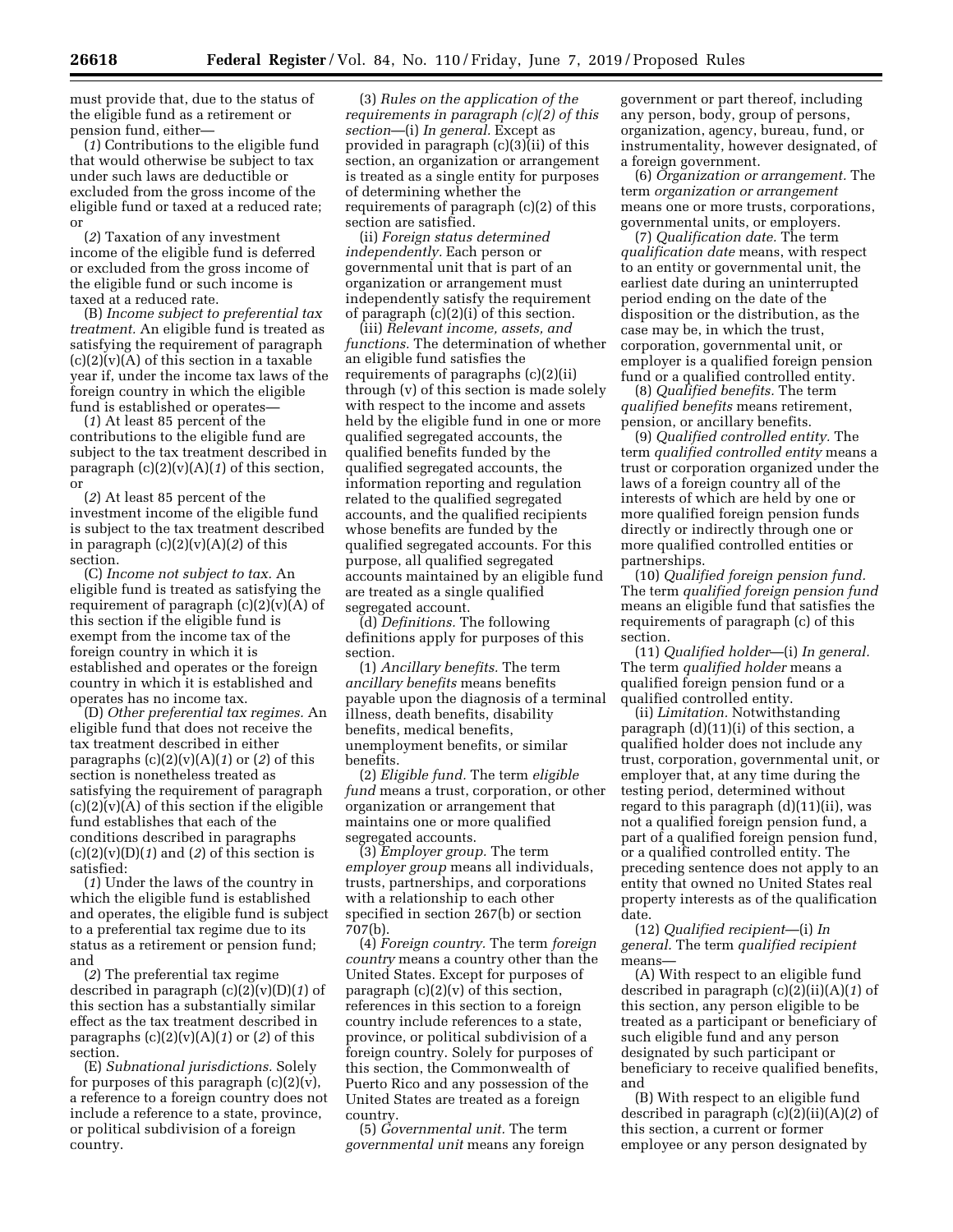such current or former employee to receive qualified benefits.

(ii) *Special rule regarding automatic designation.* For purposes of paragraph (d)(12)(i) of this section, a person is treated as designating another person to receive benefits if the other person is, by reason of such person's relationship or other status with respect to the first person, entitled to receive benefits pursuant to the contractual terms applicable to the eligible fund or pursuant to the laws of the foreign country in which the eligible fund is created or organized, whether or not the first person expressly designated such person as a beneficiary.

(13) *Qualified segregated account*—(i) *In general.* The term *qualified segregated account* means an identifiable pool of assets maintained for the sole purpose of funding qualified benefits to qualified recipients.

(ii) *Assets held by eligible funds.* For purposes of paragraph (d)(13)(i) of this section, an identifiable pool of assets of an eligible fund is treated as maintained for the sole purpose of funding qualified benefits to qualified recipients only if the contractual terms applicable to the eligible fund or the laws of the foreign country in which the eligible fund is established or operates require that all the assets in the pool, and all the income earned with respect to such assets, be used exclusively to fund the provision of qualified benefits to qualified recipients or to satisfy necessary reasonable expenses of the eligible fund, and that such assets or income may not inure to the benefit of a person other than a qualified recipient. For this purpose, the fact that assets or income may inure to the benefit of a governmental unit by operation of escheat or similar laws is ignored.

(iii) *Assets held by qualified controlled entities.* For purposes of paragraph (d)(13)(i) of this section, the assets of a qualified controlled entity are treated as an identifiable pool of assets maintained for the sole purpose of funding qualified benefits to qualified recipients only if both of the following requirements are satisfied:

(A) All of the net earnings of the qualified controlled entity are credited to its own account or to the qualified segregated account of a qualified foreign pension fund or another qualified controlled entity, with no portion of its income inuring to the benefit of a person other than a qualified recipient; and

(B) All of the assets of the qualified controlled entity, after satisfaction of liabilities to persons having interests in the entity solely as creditors, vest in a

qualified segregated account of a qualified foreign pension fund or another qualified controlled entity upon dissolution.

(14) *Testing period.* The term *testing period* means, with respect to a trust, corporation, governmental unit, or employer and a disposition described in section 897(a) or a distribution described in section 897(h), as the case may be, the shortest of—

(i) The period beginning on December 18, 2015, and ending on the date of the disposition or the distribution;

(ii) The ten-year period ending on the date of the disposition or the distribution; and

(iii) The period during which the entity (or its predecessor) was in existence.

(e) *Examples.* This paragraph (e) provides examples that illustrate the rules of this section. The following examples do not illustrate the application of the applicable withholding rules, including sections 1445 and 1446 and the regulations thereunder. For the purposes of the examples in this paragraph (e), unless otherwise stated, the following facts are presumed. No person is entitled to more than five percent of any eligible fund's assets or income, taking into account the constructive ownership rules in paragraph (c)(2)(iii)(B) of this section. The limitation described in paragraph (d)(11)(ii) of this section does not apply to any entity.

*(1) Example 1. No legal entity*—(i) *Facts.*  Country A establishes Retirement Plan for the sole purpose of providing retirement benefits to all citizens of Country A aged 65 or older. Retirement Plan is comprised of Asset Pool and Agency. Asset Pool is a group of accounts maintained on the balance sheet of the government of Country A. Pursuant to the laws of Country A, income and gain earned by Asset Pool is used solely to support the provision of retirement benefits by Retirement Plan. Agency is a Country A agency that administers the provision of benefits by Retirement Plan and manages Asset Pool's investments. Under the laws of Country A, investment income earned by Retirement Plan is not subject to Country A's income tax. In Year 1, Agency sells Property, which is an interest in real property located in the United States owned by Asset Pool, recognizing \$100x of gain with respect to Property that would be subject to tax under section 897(a) unless paragraph (b) of this section applies with respect to the gain.

(ii) *Analysis.* (A) Retirement Plan, which is comprised of Asset Pool and Agency, is comprised of one or more governmental units described in paragraph (d)(5) of this section. Accordingly, Retirement Plan is an organization or arrangement described in paragraph (d)(6) of this section. Furthermore, Retirement Plan maintains a qualified segregated account in the form of Asset Pool, an identifiable pool of assets maintained for

the sole purpose of funding retirement benefits to beneficiaries of the Retirement Fund (qualified recipients as defined in paragraph  $(d)(12)(i)(A)$  of this section). Therefore, Retirement Plan is an eligible fund within the meaning of paragraph  $(d)(2)$  of this section.

(B) In determining whether or not Retirement Plan is an eligible fund that satisfies the requirements of paragraph (c)(2) of this section and is treated as a qualified foreign pension fund, the rules of paragraph (c)(3) of this section apply. Accordingly, the activities of Asset Pool and Agency are integrated and treated as undertaken by a single entity to determine whether the requirements of paragraphs (c)(2)(ii) through (v) of this section are met. However, Asset Pool and Agency must independently satisfy the requirement of paragraph (c)(2)(i) of this section.

(C) Retirement Plan is comprised of Asset Pool and Agency, each of which is a governmental unit and treated as created or organized under the law of Country A for purposes of paragraph (c)(2)(i) of this section. Accordingly, Retirement Plan satisfies the requirement of paragraph (c)(2)(i) of this section.

(D) Retirement Plan is established by Country A to provide retirement benefits, which are qualified benefits described in paragraph (d)(8) of this section, to all citizens of Country A, who are qualified recipients described in paragraph  $(d)(12)(i)(A)$  of this section because they are eligible to be participants or beneficiaries of Retirement Plan. In addition, all of the benefits that Retirement Plan provides are qualified benefits provided to qualified recipients, and at least 85 percent of the benefits that Retirement Plan reasonably expects to provide are retirement or pension benefits. Accordingly, Retirement Plan satisfies the requirement of paragraph (c)(2)(ii) of this section.

(E) Retirement Plan provides retirement benefits to all citizens of Country A aged 65 or older, with no citizen entitled to more than five percent of Retirement Fund's assets or to more than five percent of the income of the eligible fund. Accordingly, Retirement Plan satisfies the requirement of paragraph (c)(2)(iii) of this section.

(F) Retirement Plan is comprised solely of governmental units within the meaning of paragraph (d)(5) of this section. Accordingly, under paragraph (c)(2)(iv)(D) of this section, Retirement Plan is treated as satisfying the requirements of paragraph (c)(2)(iv)(A) of this section.

(G) Investment income earned by Retirement Plan is not subject to income tax in Country A. Accordingly, Retirement Plan satisfies the requirement of paragraph  $(c)(2)(v)$  of this section.

(H) Because Retirement Plan satisfies the requirements of paragraphs (c)(2)(i) through (v) of this section, Retirement Plan is a qualified foreign pension fund as defined in paragraph  $(d)(10)$  of this section. Because Retirement Plan is a qualified foreign pension fund and the limitation described in paragraph (d)(11)(ii) of this section does not apply, Retirement Plan is a qualified holder. Retirement Plan's gain with respect to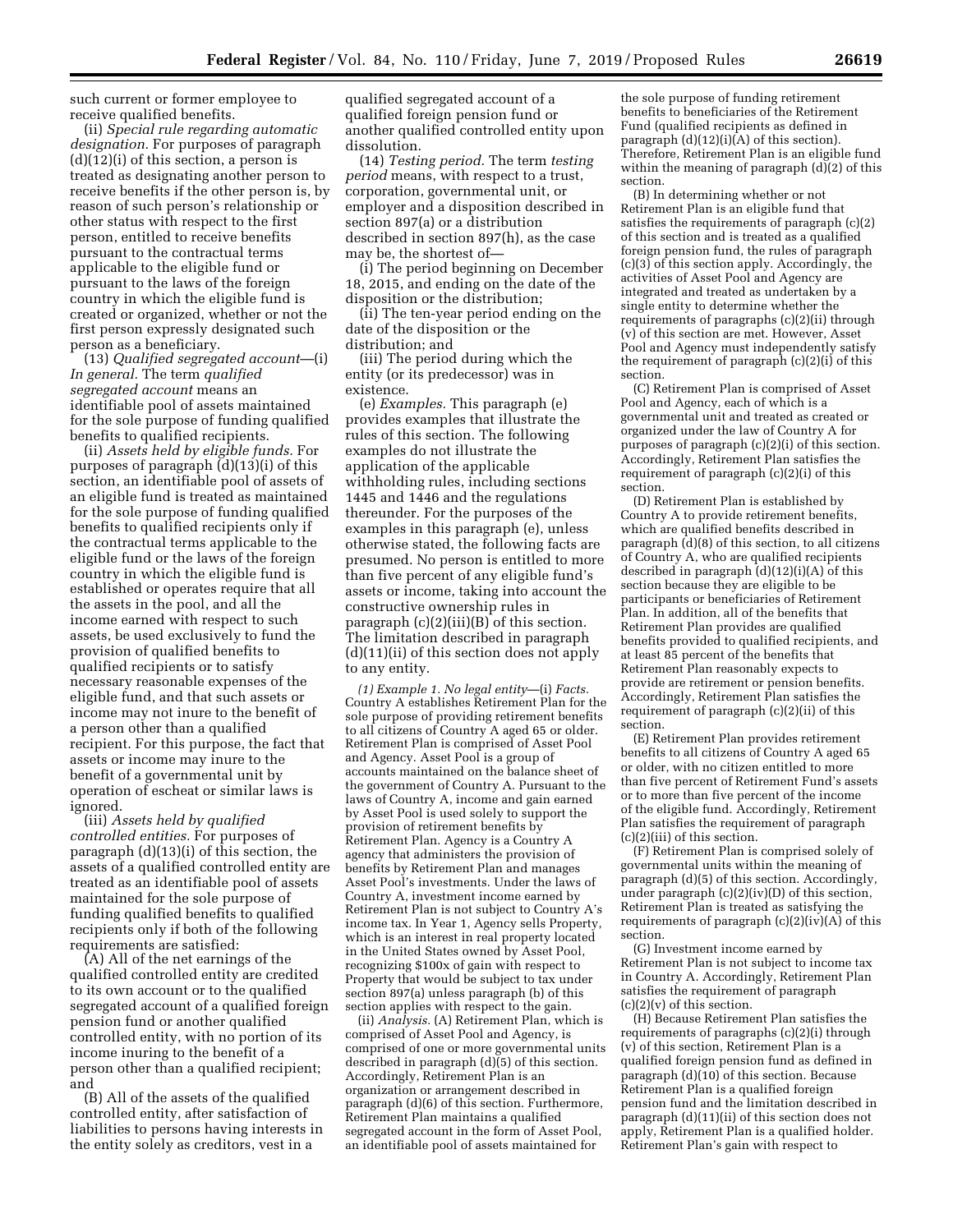Property is attributable solely to Asset Pool, a qualified segregated account maintained by Retirement Plan. Accordingly, under paragraph (b) of this section, the \$100x gain recognized by Retirement Plan attributable to the disposition of Property is not subject to section 897(a).

*(2) Example 2. Fund established by an employer*—(i) *Facts.* Employer, a corporation organized in Country B, establishes Fund to provide retirement benefits to current and former employees of Employer and S1, a Country B corporation that is wholly owned by Employer. Fund is established as a trust under the law of Country B, and Employer retains discretion to invest assets and to administer benefits on Fund's behalf. Fund receives contributions from Employer and contributions from employees that are beneficiaries of Fund. All contributions to Fund and all of Fund's earnings are separately accounted for on Fund's books and records and are required by Fund's organizational documents to exclusively fund the provision of benefits to Fund's beneficiaries, except as necessary to satisfy reasonable expenses of the Fund. Fund currently has over 100 beneficiaries, a number that is reasonably expected to grow as Employer expands. Fund will pay benefits to employees upon retirement based on years of service and employee contributions, but, if a beneficiary dies before retirement, Fund will pay a death benefit to the beneficiary's designee (or deemed designee under local law if the beneficiary fails to identify a beneficiary). It is reasonably expected that such death benefits will account for less than fifteen percent of the present value of the qualified benefits that Fund expects to provide in the future. Fund annually provides to the tax authorities of Country B the amount of qualified benefits distributed to each participant (or designee). Country B's tax authorities prescribe rules and regulations governing Fund's operations. Under the laws of Country B, Fund is not taxed on its investment income.

(ii) *Analysis.* (A) Fund is a trust that maintains an identifiable pool of assets for the sole purpose of funding retirement and ancillary benefits to current and former employees of Employer (qualified recipients as defined in paragraph  $(d)(12)(i)(B)$  of this section). All assets held by Fund, and all income earned by Fund, are used to provide such benefits. Therefore, Fund is a trust that maintains a qualified segregated account within the meaning of paragraph (d)(13) of this section. Accordingly, Fund is an eligible fund within the meaning of paragraph (d)(2) of this section.

(B) Because Fund is created or organized under the law of Country B, Fund satisfies the requirement of paragraph (c)(2)(i) of this section.

(C) All of the benefits provided by Fund are qualified benefits because the only benefits that Fund provides are pension or retirement benefits or ancillary benefits described in paragraph (d)(1) of this section, which are qualified benefits described in paragraph (d)(8) of this section, to qualified recipients. Furthermore, Fund reasonably anticipates that more than 85 percent of the present value of benefits paid to qualified

participants will be retirement or pension benefits. Accordingly, Fund is established by Employer to provide retirement or pension benefits to qualified recipients in consideration for services rendered by such qualified recipients to such employers, and Fund satisfies the requirement of paragraph (c)(2)(ii) of this section.

(D) No single qualified recipient has a right to more than five percent of the assets or income of the eligible fund. Accordingly, Fund satisfies the requirement of paragraph (c)(2)(iii) of this section.

(E) Fund is regulated and annually provides to the relevant tax authorities in the foreign country in which it is established or operates the amount of qualified benefits provided to each qualified recipient by the eligible fund. Accordingly, Fund satisfies the requirements of paragraph (c)(2)(iv) of this section.

(F) Fund is not subject to income tax on its investment income. Accordingly, Fund satisfies the requirement of paragraph  $(c)(2)(v)$  of this section.

(G) Because Fund meets the requirements of paragraph (c)(2) of this section, Fund is treated as a qualified foreign pension fund described in paragraph  $(d)(10)$  of this section. As a qualified foreign pension fund with respect to which the limitation described in paragraph (d)(11)(ii) of this section does not apply, Fund is a qualified holder. All of Fund's assets are held in a qualified segregated account within the meaning of paragraph (d)(13) of this section. Consequently, under paragraph (b) of this section, any gain or loss of Fund from the disposition of a United States real property interest, including any distribution treated as gain from the disposition of a United States real property interest under section 897(h), is not subject to section 897(a).

*(3) Example 3. Employer controlled group*—(i) *Facts.* The facts are the same as in *Example 2,* except that S2, a Country B corporation that is wholly owned by Employer, performs all tax compliance functions for Employer, S1, and S2, including information reporting with respect to Fund participants.

(ii) *Analysis.* For purposes of testing the requirements of paragraph (c)(2) of this section, Fund and S2 are an organization or arrangement that is treated as a single entity under paragraph (c)(3)(i) of this section and an eligible fund under (d)(2) of this section with respect to the qualified segregated account held by Fund. Because the eligible fund comprised of Fund and S2 satisfies the requirements of paragraph (c)(2) of this section (including the requirement under paragraph (c)(3)(ii) of this section that each entity satisfy the foreign organization requirement of paragraph (c)(2)(i) of this section), the eligible fund that is comprised of Fund and S2 constitutes a qualified foreign pension fund described in paragraph (d)(10) of this section. Thus, under paragraph (b) of this section, gain or loss of Fund from the disposition of a United States real property interest, including any distribution treated as gain from the disposition of a United States real property interest under section 897(h), is not subject to section 897(a).

*(4) Example 4. Third-party assumption of pension liabilities*—(i) *Facts.* The facts are the

same as in *Example 2,* except that Fund anticipates \$100x of qualified benefits will be paid each year beginning in Year 5. Fund enters into an agreement with Guarantor, a privately held Country B corporation, which provides that Fund will, in Year 1, cede a portion of its assets to Guarantor in exchange for annual payments of \$100x beginning in Year 5 and continuing until one or more previously identified participants (and their designees) ceases to be eligible to receive benefits. Guarantor has discretion to invest the ceded assets as it chooses, subject to certain agreed upon investment restrictions. Pursuant to its agreement with Fund, Guarantor must maintain Segregated Pool, a pool of assets securing its obligations under its agreement with Fund. The value of Segregated Pool must exceed a specified amount (determined based on an agreed upon formula) until Guarantor's payment obligations are completed, and any remaining assets in Segregated Pool (that is, assets exceeding the required payments to Fund) are retained by Guarantor. Guarantor bears all investment risk with respect to Segregated Pool. Accordingly, Guarantor is required to make annual payments of \$100x to Fund regardless of the performance of Segregated Pool. In Year 2, Guarantor purchases stock in Company A, a United States real property holding company that is a United States real property interest, and holds the Company A stock in Segregated Pool. In Year 4, Guarantor sells the stock in Company A, realizing a gain of \$100x.

(ii) *Analysis.* The Segregated Pool is not a qualified segregated account, because it is not maintained for the sole purpose of funding qualified benefits to qualified recipients, and because income attributable to assets in the Segregated Pool (including the Company A stock) may inure to Guarantor, which is not a qualified recipient. Accordingly, Fund and Guarantor do not qualify as an organization or arrangement that is an eligible fund with respect to the Company A stock. Therefore, Guarantor is not exempt under paragraph (b) of this section with respect to the \$100x of gain realized in connection with the sale of its shares in Company A.

*(5) Example 5. Asset manager*—(i) *Facts.*  The facts are the same as in *Example 4*  except that instead of ceding legal ownership of the assets to Guarantor, Fund transfers assets to Guarantor to be held in Trust on behalf of Fund. Guarantor has exclusive management authority over the assets, and is entitled to a reasonable fixed management fee which it withdraws annually from Trust's assets.

(ii) *Analysis.* Assets held by Fund, including its interest in Trust, are treated as held by Fund, a qualified holder within the meaning of paragraph (d)(11) of this section, in a qualified segregated account within the meaning of paragraph (d)(13) of this section. Paragraph (d)(13)(ii) of this section provides that the assets of the qualified segregated account may be used to satisfy reasonable expenses of the eligible fund, such that the reasonable fixed management fee paid to Guarantor does not cause the assets held in Trust to fail to be treated as held in a qualified segregated account. Consequently, the limitation of paragraph (b)(2) of this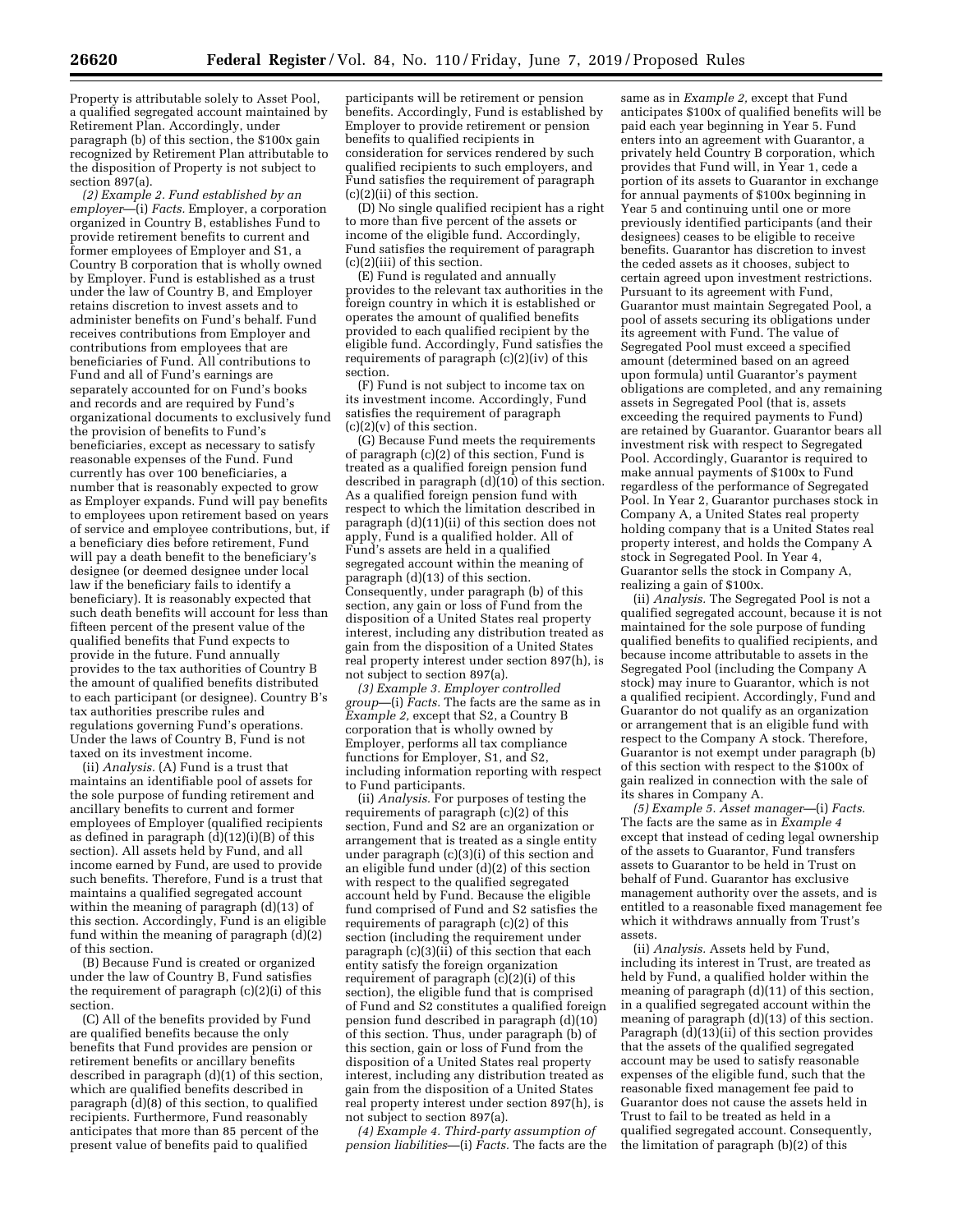section does not apply and Fund Guarantor is exempt under paragraph (b) of this section with respect to the \$100x of gain realized in connection with the sale of its shares in Company A.

*(6) Example 6. Partnership*—(i) *Facts.* The facts are the same as in *Example 4* except that instead of ceding legal ownership of the assets to Guarantor, Fund contributes the assets to a partnership (PRS) formed with Guarantor. Guarantor contributes nominal capital to the partnership, but receives a profits interest in the partnership that is reasonable in light of the Guarantor's management activity. Guarantor serves as the general partner of PRS and has discretionary authority to buy and sell PRS assets without approval from Fund.

(ii) *Analysis.* All of Fund's assets, including the partnership interest, are held in a qualified segregated account within the meaning of paragraph (d)(13) of this section. See *Example 2,* paragraph (ii)(A) of this section. Accordingly, Fund is exempt under paragraph (b) of this section with respect to gain or loss from the disposition of a United States real property interest, including any distribution treated as gain from the disposition of a United States real property interest under section 897(h), that is allocable to Fund from PRS. Guarantor is not exempt under paragraph (b) of this section with respect to gain or loss allocable to Guarantor from PRS.

*(7) Example 7. Wholly-owned entity*—(i) *Facts.* Fund is a qualified foreign pension fund organized in Country C that meets the requirements of paragraph (c)(2) of this section. Fund owns all the outstanding stock of OpCo, a manufacturing corporation organized in Country C, in a qualified segregated account maintained by Fund. Fund originally formed OpCo on January 1, 2016, for the purpose of conducting the manufacturing business and utilizing the business profits to fund pension liabilities. OpCo either retains or distributes to Fund all of its net earnings, and upon dissolution, must distribute all of its assets to stockholders after satisfaction of liabilities to its creditors. Fund has held all of the stock of OpCo since OpCo was formed. On June 1, 2017, OpCo realizes \$100 of gain on the disposition of Property A, a United States real property interest.

(ii) *Analysis.* (A) A qualified holder described in paragraph (d)(11) of the section includes a qualified controlled entity described in paragraph (d)(9) of this section. A qualified controlled entity includes any corporation organized under the laws of a foreign country all the interests of which are owned by one or more qualified foreign pension funds directly or indirectly through one or more qualified controlled entities. Fund is a qualified foreign pension fund that wholly owns OpCo. Accordingly, OpCo is a qualified controlled entity.

(B) A qualified controlled entity is a qualified holder under paragraph (d)(11) of this section, but only if the qualified controlled entity was a qualified controlled entity throughout the entire testing period. The testing period under paragraph (d)(14) of this section is the shortest of the period beginning on December 18, 2015, and ending

on the date of the disposition or the distribution; the ten-year period ending on the date of the disposition or the distribution; or the period during which the entity was in existence. Thus, the testing period is January 1, 2016 (the date of formation) to June 1, 2017 (the date of the disposition). Because OpCo was a qualified controlled entity as defined in paragraph (d)(9) of this section at all times during that period, the limitation in paragraph  $(d)(11)(ii)$  of this section does not apply to OpCo, and OpCo is a qualified holder under paragraph (d)(11) of this section.

(C) Under paragraph (b)(2) of this section, only gain or loss attributable to a qualified segregated account is exempt under section 897(l). All of OpCo's net earnings are credited to its own account or distributed to Fund and credited to Fund's qualified segregated account. Upon dissolution, all of OpCo's assets, after satisfaction of liabilities to persons having interests in the entity solely as creditors, would be distributed to OpCo's sole shareholder, Fund, and credited to Fund's qualified segregated account. Accordingly, all of OpCo's assets constitute a qualified segregated account. Therefore, the limitation in paragraph (b)(2) of this section does not apply, and the \$100x gain realized by OpCo, a qualified holder, from the disposition of Property A on June 1, 2017, is not subject to tax under section 897(a).

*(8) Example 8. Not a qualified holder*—(i) *Facts.* The facts are the same as in *Example 7,* except that Opco was formed by a person other than Fund on January 1, 2016, and Fund acquired all the stock of OpCo on November 1, 2016. During the period from January 1, 2016, and October 31, 2016, Opco was not a qualified foreign pension fund, a part of a qualified foreign pension fund, or a qualified controlled entity. OpCo owned Property A before November 1, 2016.

(ii) *Analysis.* Under paragraph (d)(11)(ii) of this section, a qualified holder does not include any entity that was not a qualified foreign pension fund, a part of a qualified foreign pension fund, or a qualified controlled entity at any time during the testing period. The testing period with respect to OpCo is the period from January 1, 2016 (the date of formation of OpCo) to June 1, 2017 (the date of the disposition). Because OpCo was not a qualified foreign pension fund, a part of a qualified foreign pension fund, or a qualified controlled entity from January 1, 2016 to November 1, 2016, OpCo was not a qualified foreign pension fund, a part of a qualified foreign pension fund, or a qualified controlled entity at all times during the testing period. Accordingly, OpCo is not a qualified holder with respect to the disposition of Property A, and the \$100x of gain recognized by OpCo is not exempt from tax under section 897(l), regardless of the amount of unrealized gain in Property A as of November 1, 2016.

(f) *Applicability date*—(1) *In general.*  Except as otherwise provided in paragraph (f)(2) of this section, this section applies to a disposition of a United States real property interest, or a distribution described in section 897(h), occurring on or after the date of

publication of the Treasury decision adopting these rules as final regulations in the **Federal Register**.

(2) *Certain Provisions.* Paragraphs (b)(1), (d)(5), (7), (9), (11), and (14) of this section apply with respect to dispositions of United States real property interests and distributions described in section 897(h) occurring on or after June 6, 2019.

■ **Par. 3.** Section 1.1441-3 is amended by adding paragraph (c)(4)(iii) to read as follows:

**§ 1.1441–3 Determination of amounts to be withheld.** 

- \* \* \* \* \*
	- (c) \* \* \*
	- $(4) * * * *$

(iii) *Special rule for qualified holders*—(A) *In general.* Any corporate distribution made by a USRPHC or a QIE to a payee that is a qualified holder (as defined in  $\S 1.897(1) - 1(d)(11)$ ) shall not be subject to the rules of this paragraph (c)(4) but shall be subject to the requirements of paragraphs (c)(1) through (3) of this section.

(B) *Applicability date.* Paragraph  $(c)(4)(iii)(A)$  of this section applies to distributions made by a USRPHC or a QIE occurring on or after the date of publication of the Treasury decision adopting these rules as final regulations in the **Federal Register**.

■ **Par. 4.** Section 1.1445–2 is amended by revising paragraphs (b)(1) and  $(b)(2)(i)(C)$  and adding paragraph  $(b)(2)(v)$  and a new sentence at the end of paragraph (e) to read as follows:

 $\star$   $\qquad$   $\star$   $\qquad$   $\star$ 

# **§ 1.1445–2 Situations in which withholding is not required under section 1445(a).**

\* \* \* \* \*

(b) \* \* \* (1) *In general.* No withholding is required under section 1445 if the transferor of a U.S. real property interest is not a foreign person. Therefore, paragraph (b)(2) of this section provides rules pursuant to which the transferor can provide a certification of nonforeign status to inform the transferee that withholding is not required. A transferee that obtains such a certification must retain that document for five years, as provided in paragraph (b)(3) of this section. Except to the extent provided in paragraph (b)(4) of this section, obtaining this certification excuses the transferee from any liability otherwise imposed by section 1445 and § 1.1445–1(e). However, section 1445 and the rules of this section do not impose any obligation upon a transferee to obtain a certification from the transferor; thus, a transferee may instead rely upon other means to ascertain the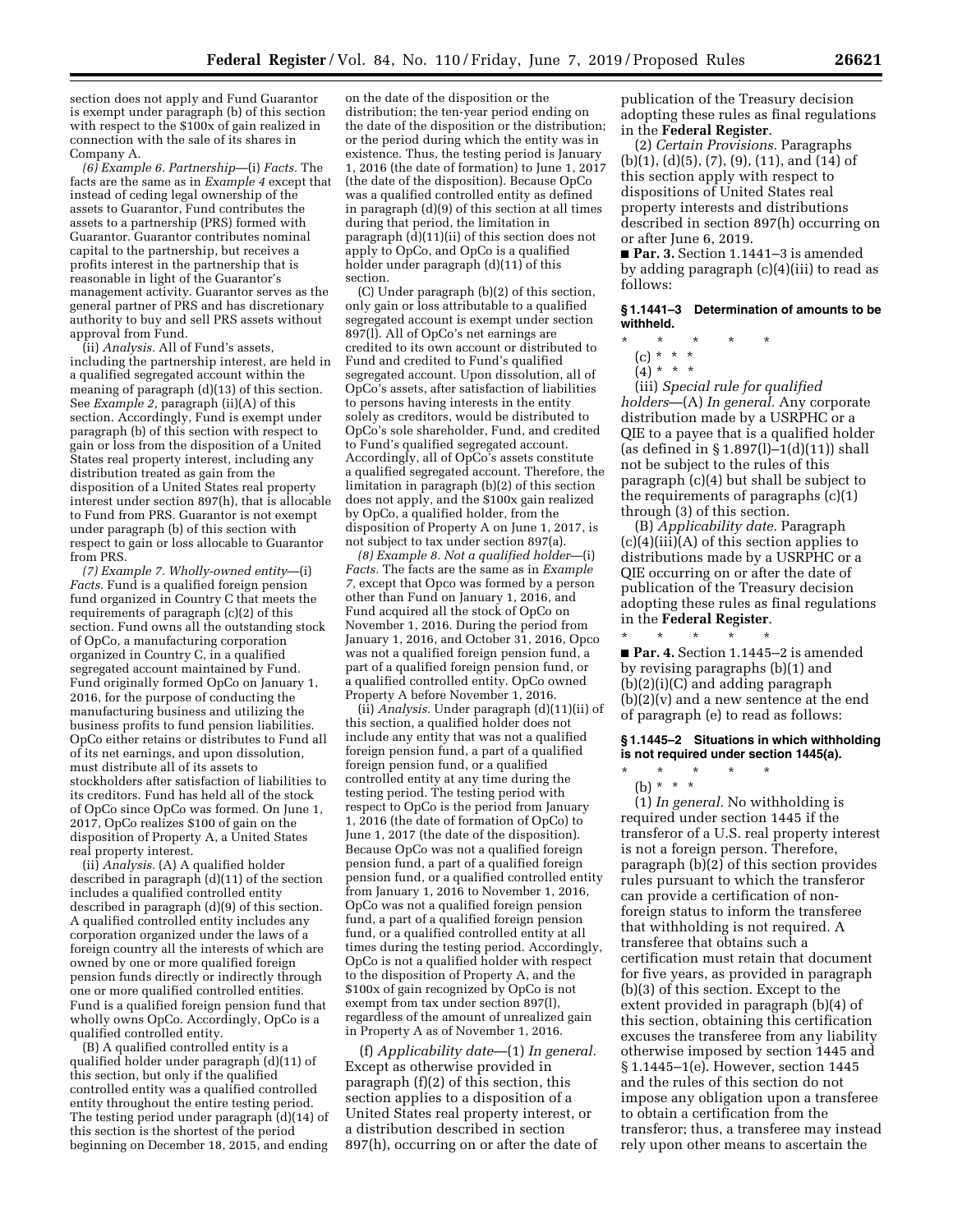non-foreign status of the transferor. If, however, the transferee relies upon other means and the transferor was, in fact, a foreign person, then the transferee is subject to the liability imposed by section 1445 and § 1.1445– 1(e).

(i) A transferee is in no event required to rely upon other means to ascertain the non-foreign status of the transferor and may demand a certification of nonforeign status or Form W–8EXP in the case of a qualified holder (as defined in § 1.897(l)–1(d)(11)). If the certification or form is not provided, the transferee may withhold tax under section 1445 and will be considered, for purposes of sections 1461 through 1463, to have been required to withhold such tax.

(ii) [Reserved]

- $(2) * * * *$
- $(i) * * * *$

(C) (*1)* Is signed under penalties of perjury.

(*2*) In general, a foreign person is a nonresident alien individual, foreign corporation, foreign partnership, foreign trust, or foreign estate, except that a qualified holder (as defined in § 1.897(l)–1(d)(11)) is not a foreign person. Additionally, a foreign corporation that has made a valid election under section 897(i) is generally not treated as a foreign person for purposes of section 1445. In this regard, see § 1.1445–7. Pursuant to § 1.897–1(p), an individual's identifying number is the individual's Social Security number and any other person's identifying number is its U.S. employer identification number (EIN). A certification pursuant to this paragraph (b) must be verified as true and signed under penalties of perjury by a responsible officer in the case of a corporation, by a general partner in the case of a partnership, and by a trustee, executor, or equivalent fiduciary in the case of a trust or estate. No particular form is needed for a certification pursuant to this paragraph (b), nor is any particular language required, so long as the document meets the requirements of this paragraph (b)(2)(i). Samples of acceptable certifications are provided in paragraph (b)(2)(iv) of this section.

\* \* \* \* \*

(v) *Qualified holders.* As an alternative to a certification of nonforeign status described in paragraph (b)(2)(i) of this section, a qualified holder (as defined in § 1.897(l)–1(d)(11)) may provide a Form W–8EXP to certify that it is treated as not foreign for purposes of section 1445. A Form W–8EXP provided for this purpose is subject to the general requirements of a

certification of non-foreign status. For example, a Form W–8EXP provided for this purpose must be retained for the five-year period described in paragraph (b)(3) of this section regardless of whether it is required to be retained for purposes of section 1441 and the regulations thereunder.

\* \* \* \* \* (e) \* \* \* Paragraphs (b)(1), (b)(2)(i) and (v) of this section, as revised by the Treasury decision adopting these rules as final regulations, apply with respect to dispositions of U.S. real property interests and distributions described in section 897(h) occurring on or after the date of publication of the Treasury decision adopting these rules as final regulations in the **Federal Register**.

■ **Par. 5.** Section 1.1445–4 is amended by revising paragraphs (a)(2) and (b)(2) and adding paragraph (g) to read as follows:

# **§ 1.1445–4 Liability of agents.**

(a) \* \* \*

(2) The transferee is furnished with a non-foreign certification pursuant to  $§ 1.1445 - 2(b)(2)$  or a certification regarding qualified holder status provided on Form W–8EXP and either:

(i) The agent knows that the certification is false; or

(ii) The agent represents a transferor that is a foreign corporation that is not a qualified holder. An agent that represents a transferor that is a foreign corporation is not required to provide notice to the transferee if the foreign corporation provided a non-foreign certification or certification regarding qualified holder status provided on Form W–8EXP, as applicable, to the transferee prior to such agent's employment and the agent does not know that the corporation did so. (b) \* \* \*

(2) The entity or fiduciary is furnished with a non-foreign certification pursuant to  $\S 1.1445 - 5(b)(3)(ii)$  or a certification regarding qualified holder status provided on Form W–8EXP and either:

(i) The agent knows that such certification is false; or

(ii) The agent represents a foreign corporation (other than a qualified holder) that made such a certification. \* \* \* \* \*

(g) *Certain applicability dates.*  Paragraphs (a)(2) and (b)(2) of this section, as revised by the Treasury decision adopting these rules as final regulations, apply with respect to dispositions of U.S. real property interests and distributions described in section 897(h) occurring on or after the date of publication of the Treasury

decision adopting these rules as final regulations in the **Federal Register**. ■ **Par. 6.** Section 1.1445–5 is amended by revising paragraph (b)(3)(ii)(A) and adding a new sentence at the end of paragraph (h) to read as follows:

**§ 1.1445–5 Special rules concerning distributions and other transactions by corporations, partnerships, trusts, and estates.** 

- \* \* \* \* \*
	- (b) \* \* \*  $(3)^{*}$  \* \*
	-
	- $(ii) * * * *$

(A) *In general.* For purposes of this section, an entity or fiduciary may treat any holder of an interest in the entity as a U.S. person if that interest-holder furnishes to the entity or fiduciary a certification stating that the interestholder is not a foreign person, in accordance with the provisions of paragraph (b)(3)(ii)(B) of this section. In general, a foreign person is a nonresident alien individual, foreign corporation, foreign partnership, foreign trust, or foreign estate, except that a qualified holder (as defined in § 1.897(l)–1(d)(11)) is not a foreign person.

\* \* \* \* \*

(h)  $*$   $*$   $*$  Paragraph (b)(3)(ii)(A) of this section, as revised by the Treasury decision adopting these rules as final regulations, applies with respect to dispositions of U.S. real property interests and distributions described in section 897(h) occurring on or after the date of publication of the Treasury decision adopting these rules as final regulations in the **Federal Register**.

■ **Par. 7.** Section 1.1445–8 is amended by revising paragraph (e) and adding paragraph (j) to read as follows:

**§ 1.1445–8 Special rules regarding publicly traded partnerships, publicly traded trusts and real estate investment trusts (REITs).** 

\* \* \* \* \* (e) *Determination of non-foreign status by withholding agent.* A withholding agent may rely on a certificate of non-foreign status pursuant to § 1.1445–2(b), a Form W–9, a Form W–8EXP (in the case of a qualified holder (as defined in § 1.897(l)– 1(d)(11)), or a form that is substantially similar to such forms, to determine whether an interest holder is not a foreign person. Reliance on these documents will excuse the withholding agent from liability imposed under section 1445(e)(1) in the absence of actual knowledge that the interest holder is a foreign person. A withholding agent may also employ other means to determine the status of an interest holder, but, if the agent relies